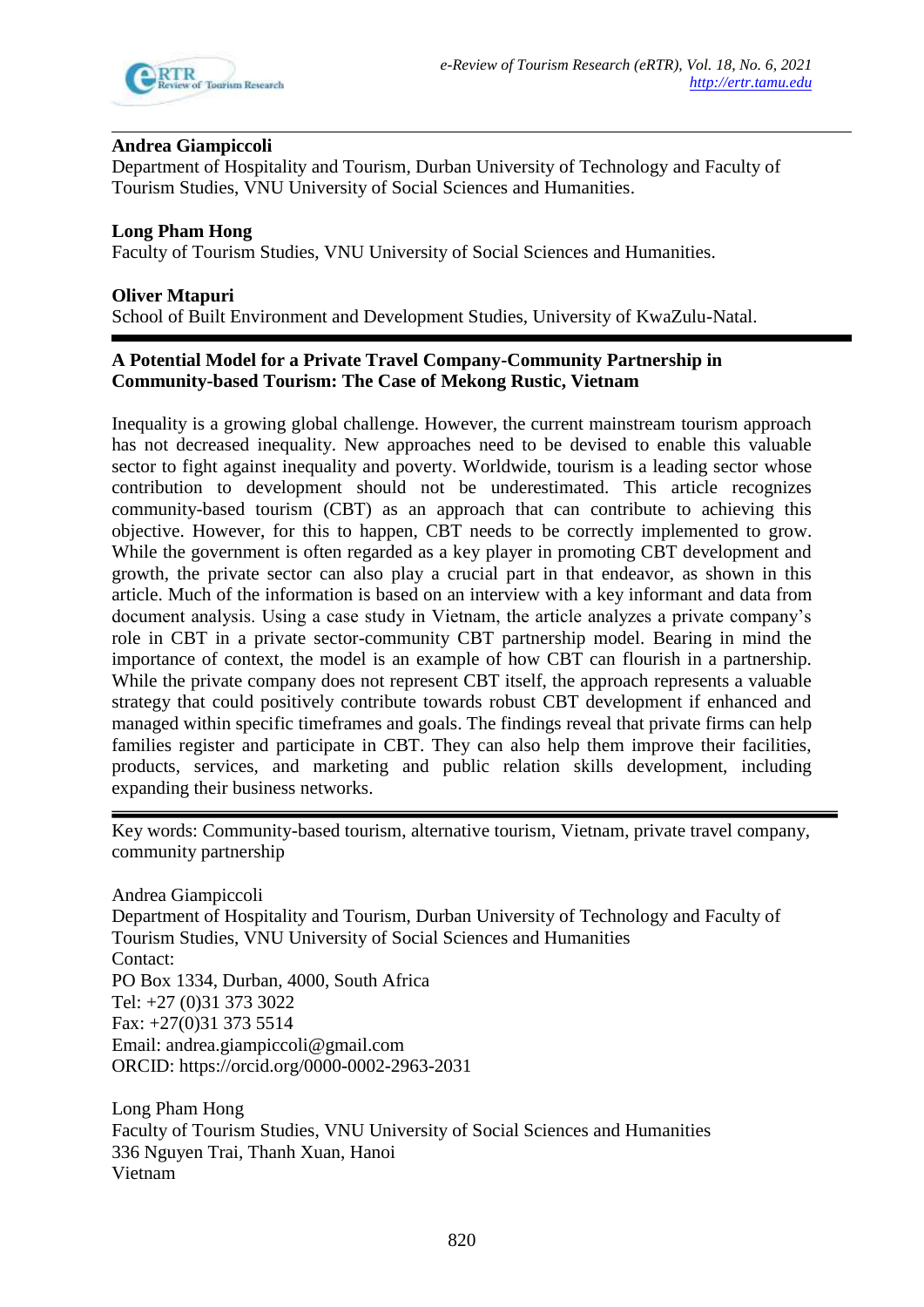

Tel: +844914914989 Email: longph@vnu.edu.vn ORCID: https://orcid.org/0000-0003-2570-2562 Web of Science ResearcherID is AAK-2255-2021

Oliver Mtapuri School of Built Environment and Development Studies, University of KwaZulu-Natal, Howard College Campus, Private Bag X54001, Durban 4000, South Africa Email: mtapurio@ukzn.ac.za Alternative email: simbaomtapuri@yahoo.com ORCID: https://orcid.org/0000-0001-7698-9482

Dr. Giampiccoli holds a PhD from the University of KwaZulu-Natal (South Africa). He currently is a Research Fellow at Durban University of Technology (Department of Hospitality and Tourism) in Durban, South Africa. His main research interests are related to all aspects of community-based tourism. His other research interests include tourism development theories, alternative tourism, food tourism and sport events.

Pham Hong Long is an associate professor and Dean of the Faculty of Tourism Studies, University of Social Sciences and Humanities, Vietnam National University (Hanoi). He is also a visiting professor at Rikkyo University, Japan. He graduated from the Vietnam National University (Vietnam), University of Utara (Malaysia), and holds a PhD from Rikkyo University in Japan. His research areas include ecotourism, community-based tourism, sustainable tourism development, and tourism policies and governance in South-east Asia. He is a leading consultant in sustainable tourism, community-based tourism and ecotourism in protected areas in Vietnam for international organizations such as the British Council Vietnam, Korea International Cooperation Agency (KOICA), German Development Agency (GIZ), United National Development Programme (UNDP), United Nations Educational, Scientific and Cultural Organization (UNESCO), United States Agency for International Development (USAID), International Labour Organisation (ILO) and JICA. Long Pham has recently received a research grant from the National Foundation for Science and Technology (NAFOSTED), Vietnam, on value co-creation and destination brand equity. He is a senior policy adviser in tourism planning and development in Vietnam. Email: phamhonglong@gmail.com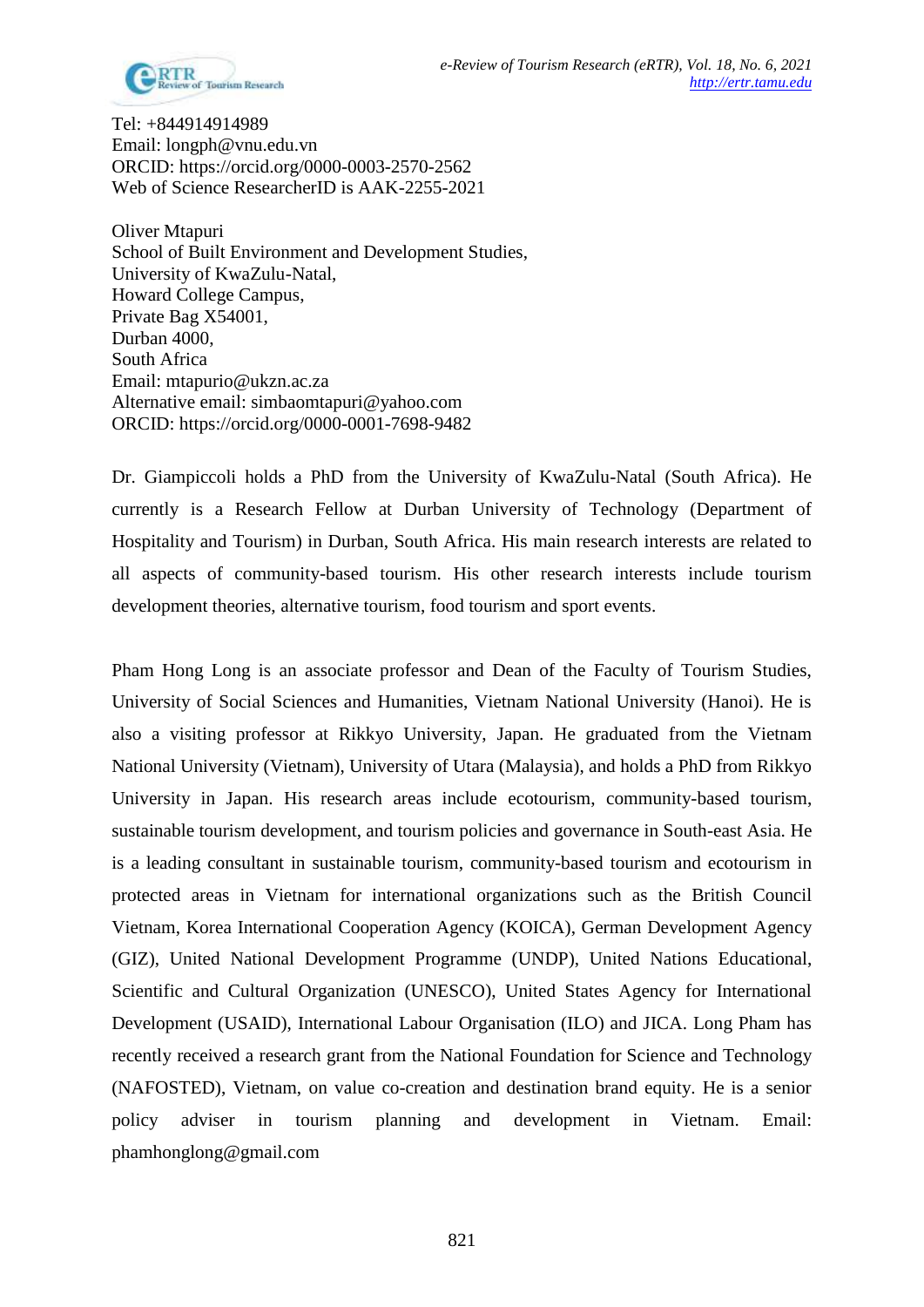

Professor Oliver Mtapuri has a PhD in Development studies (University of KwaZulu Natal (UKZN) and an MBA degree from the University of Zimbabwe. He is an Associate of the Institute of Chartered Secretaries and Administrators. His areas of research interest include poverty, redistribution and inequality, innovation, community-based tourism, public employment programmes, research methodologies, climate change and project management. Prof Oliver Mtapuri is the Academic Leader of Research in the School of Built Environment and Development Studies at UKZN.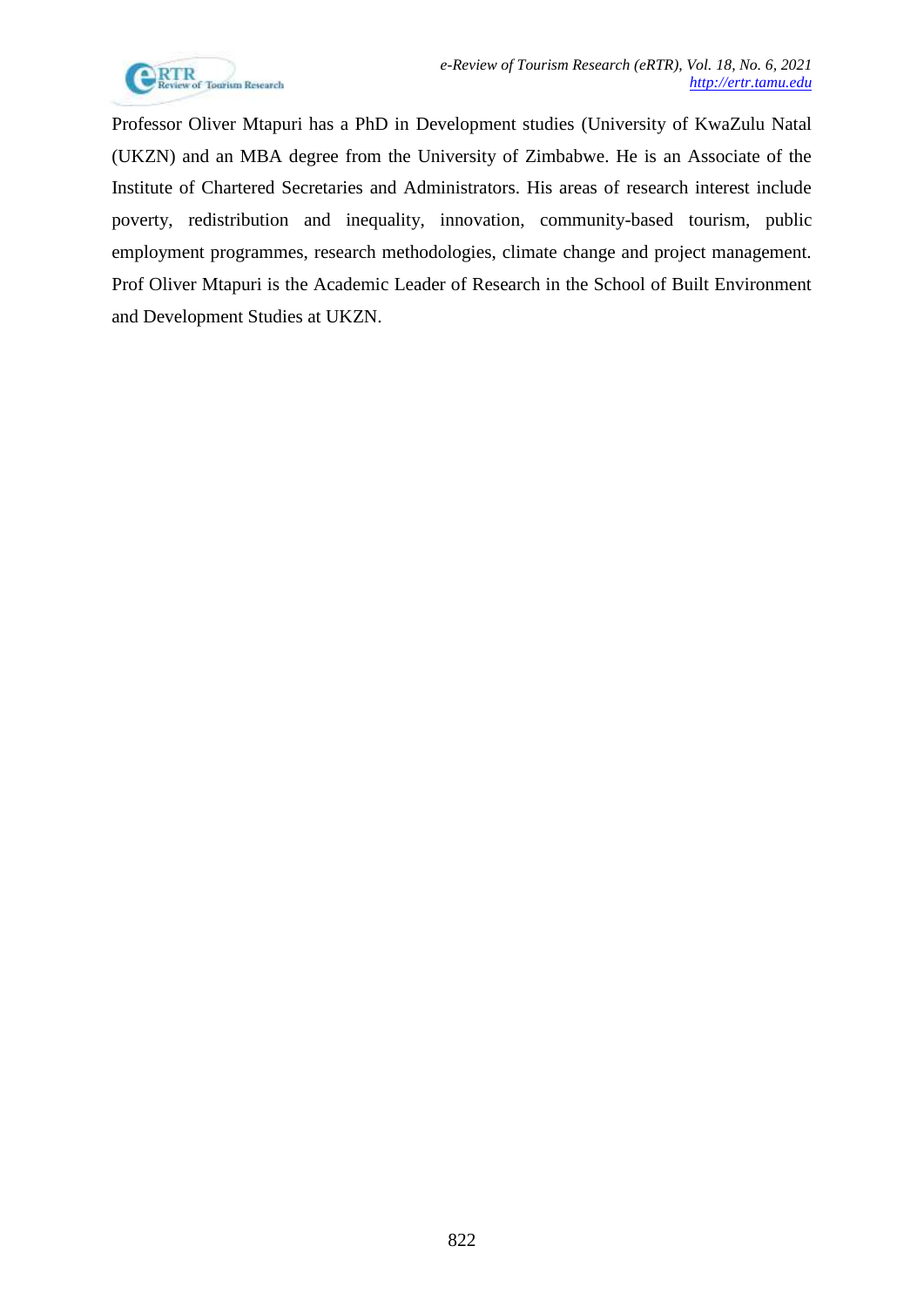## **Introduction**

As one of the largest global sectors, tourism has recorded consistent growth in revenue and employment (Woo et al., 2018, p. 260). Many countries see tourism as a way to grow their economy (Uzar and Eyuboglu, 2019, p. 822). In 2017 the tourism sector accounted for 313 million jobs and 10.4% of global Gross Domestic Product (GDP) (WTTC, 2018, p. 1) and ranked third in global exports (UNWTO, 2018, p. 6). Tourism can also play a positive role in promoting growth in education, transportation, and infrastructure (Ali, 2018, p. 417). At the same time, the tourism sector has been purported to be alleviating poverty (Scheyvens and Hughes, 2019, p. 1061). Whether or not this is the case "is a big question" (Scheyvens and Hughes, 2019, p. 1061). Poverty and inequality are significant challenges of our times. The distribution of income within nations is hotly debated while inequality is rising in advanced and emerging economies (Derviş and Qureshi, 2016, p. 2). While the level of inequality decreased between the 1920s and 1970s, it has increased across the globe (Alvaredo et al., 2018, p. 68).

The tourism sector is embedded in a neoliberal world system and props up the system through globalization (Lapointe et al., 2018, p. 31). A 'business as usual' approach will increase inequality (Alvaredo et al., 2018, p. 13). It is against this background that this article highlights the need to enhance community-based tourism (CBT) as a type of tourism that focuses on disadvantaged members of society. CBT is locally based and controlled and has a redistributive character.

It is rare for a community to start a CBT on its own and that external facilitators such as a non-governmental organization (NGO), a government office, or a tour operator are required as partners (Chaudhary and Lama, 2014, p. 245; Scheyvens, 2002, p. 10). While the government's role remains fundamental, actors such as the private sector and NGOs can be involved in and facilitate CBT (Mtapuri and Giampiccoli, 2013, p. 5). In this context, private

823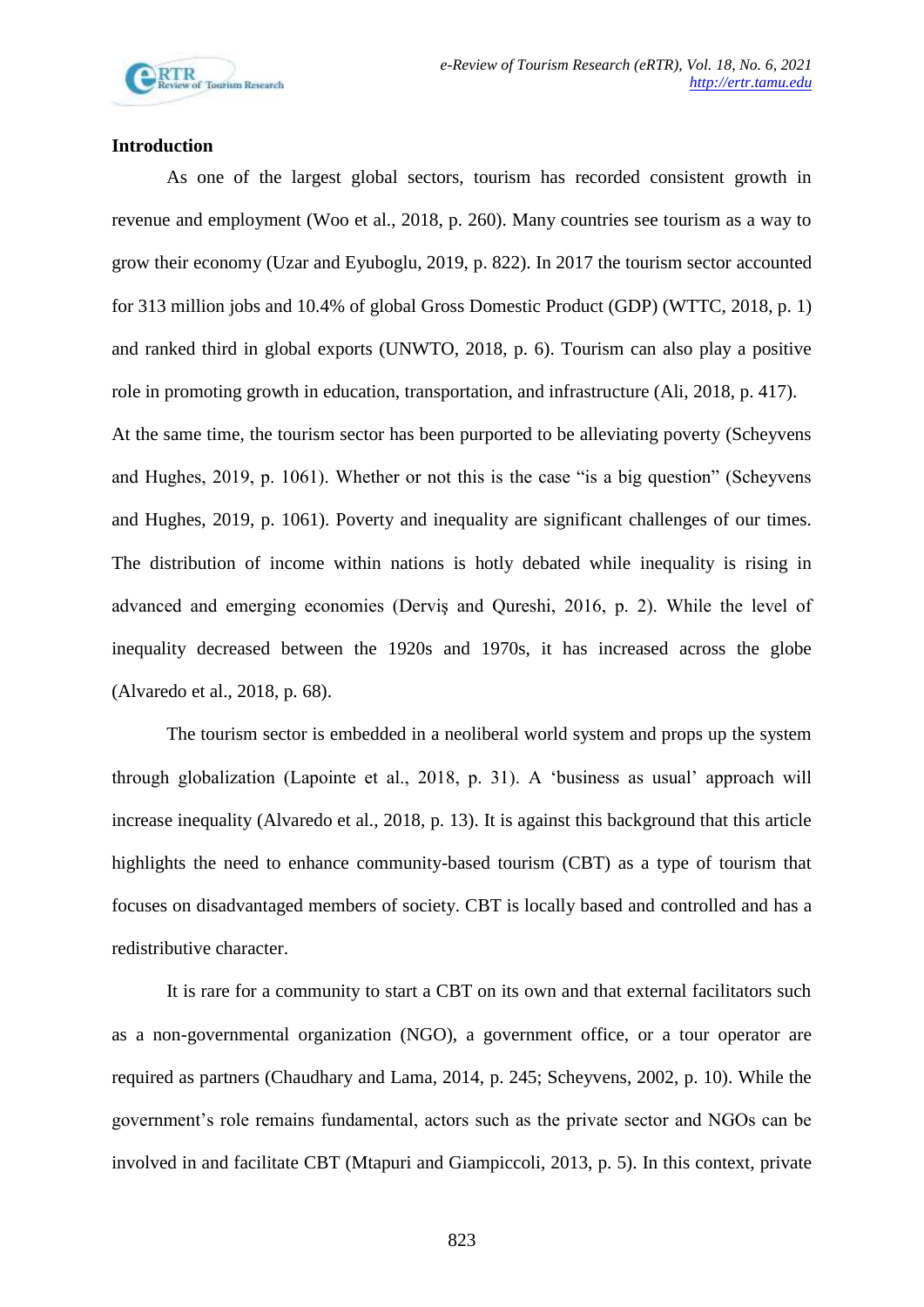

firms can act as commercial intermediaries (Mtapuri and Giampiccoli, 2013, p. 11). This article investigates the potential of a current model of a private company's involvement in CBT to enhance this form of tourism. The case study is based in Vietnam and is founded on an interview with a company representative. The limitation of omitting the community's perspective is acknowledged and could be the focus of future research. While the value and relevance of the community (and a community perspective) in CBT research is accepted, this paper takes the perspective of a private company – which meant that besides using extant secondary data, it also relies to a large extent on information from a private company. Admittedly, this reliance on a private company perspective may 'hide' possible community conditions, characteristics and (dis)agreements in the collaborative framework. The community perspective is usually the most valorized perceptive in CBT papers, we believe that a private company perspective opens up new understandings, vistas and approaches in CBT collaborative frameworks and partnerships. If improving CBT approaches is our final aspiration, given the need for collaborative framework and partnership to better advance CBT, a company perspective gives indications and pointers in this direction. At the end, in the collaborative framework and partnerships between community and private companies, both entities are required. The community should always control, own, manage and benefit from CBT ventures. As such, the community is the protagonist in CBT. At the same time the role of external entities such as private companies should always work within specific parameters and have their limits embedded in the collaborative framework. The final goal is to facilitate CBT that generates holistic community benefits and ensure the independence of CBT entities at the grassroots level. These issues should do not preclude the need to have the private company perceptive as way to better understand the collaboration and partnership in the CBT sector. Therefore, the aim of this article is to analyse, from a private company perspective, a partnership model between the community and a private company.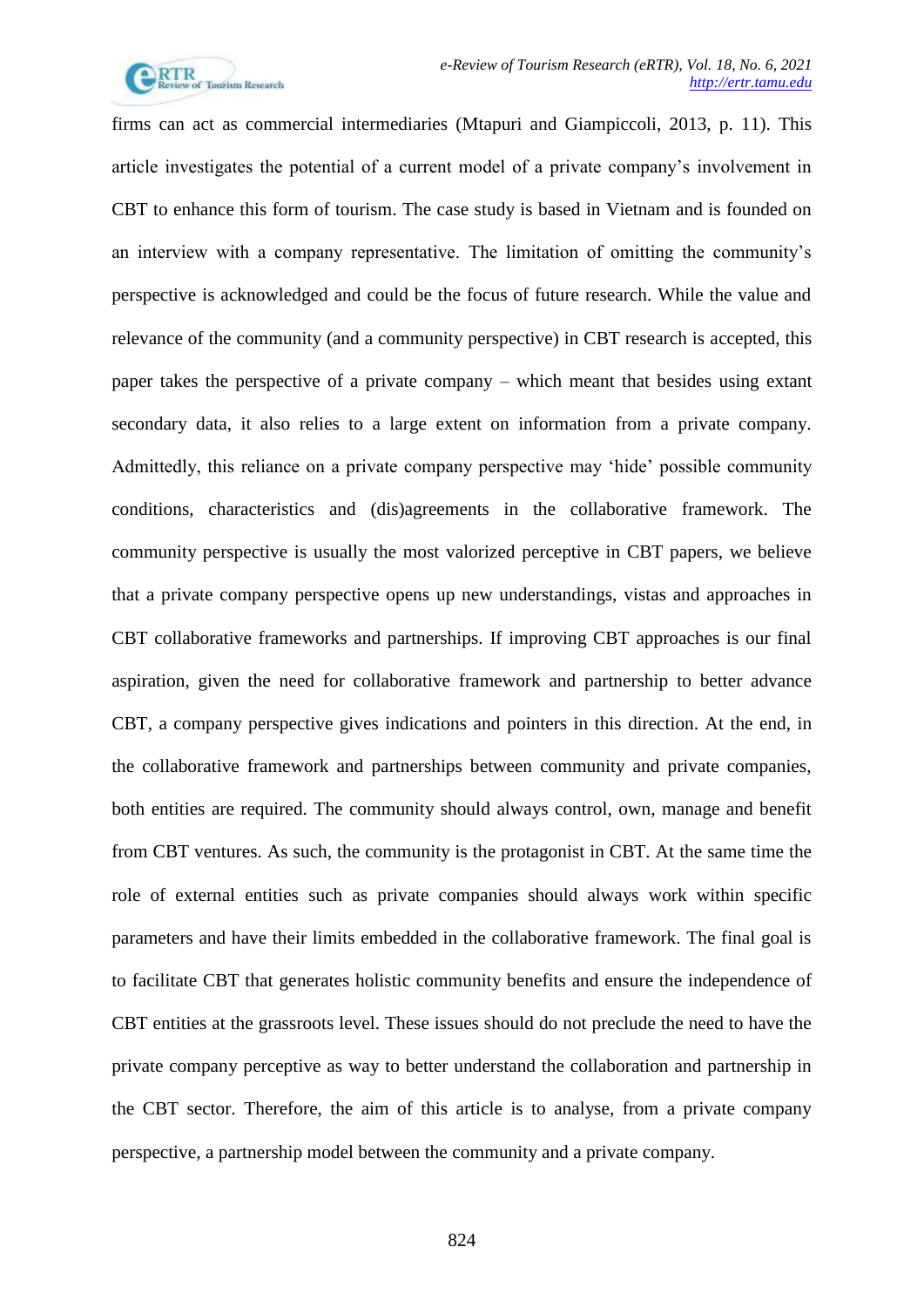

In terms of methodology, this article is based on a case study of a company, Huong Duong Travel Management Company, which founded Mekong Rustic, a community-based project involved in CBT. This is a critical case study as it illustrates the role a private company can play when working with communities. It is significant because, from this experience, new insights and lessons are learned to inform practice in the tourism sector as a whole. Not much has been covered in the literature regarding the role of private companies being so intimately involved in setting up and supporting the infrastructure of a CBT project in a community to the extent this company went. An interview with a key informant from the private company provided valuable insights into the commercial subventions of this firm in the community. The following section looks at the literature review to anchor the presentation of this case study.

### **Literature Review**

Tourism is an established economic activity in some communities, and its impacts go beyond economic growth and employment creation. Its negative impacts are not well articulated and understood (Kreag, 2001, p. 5). For example, tourism can destroy "the environmental resources on which tourism itself depends" (Agarwal et al., 2019, p. 139; Kreag, 2001, p. 2). It can also lead to reduced subjective well-being in the host community (Dłużewska, 2019). It can negatively impact the economy (Comerio and Strozzi, 2019, p. 110), and its overgrowth affects host communities adversely (Comerio and Strozzi, 2019, p. 112). Conventional/mass tourism does not favor the redistribution of resources in local communities (Saayman and Giampiccoli, 2016, p. 148). In short, tourism has both positive and negative impacts; therefore, any efforts to develop tourism in a community should maximize the positive impacts while diminishing the negative ones (Kreag, 2001, p. 5).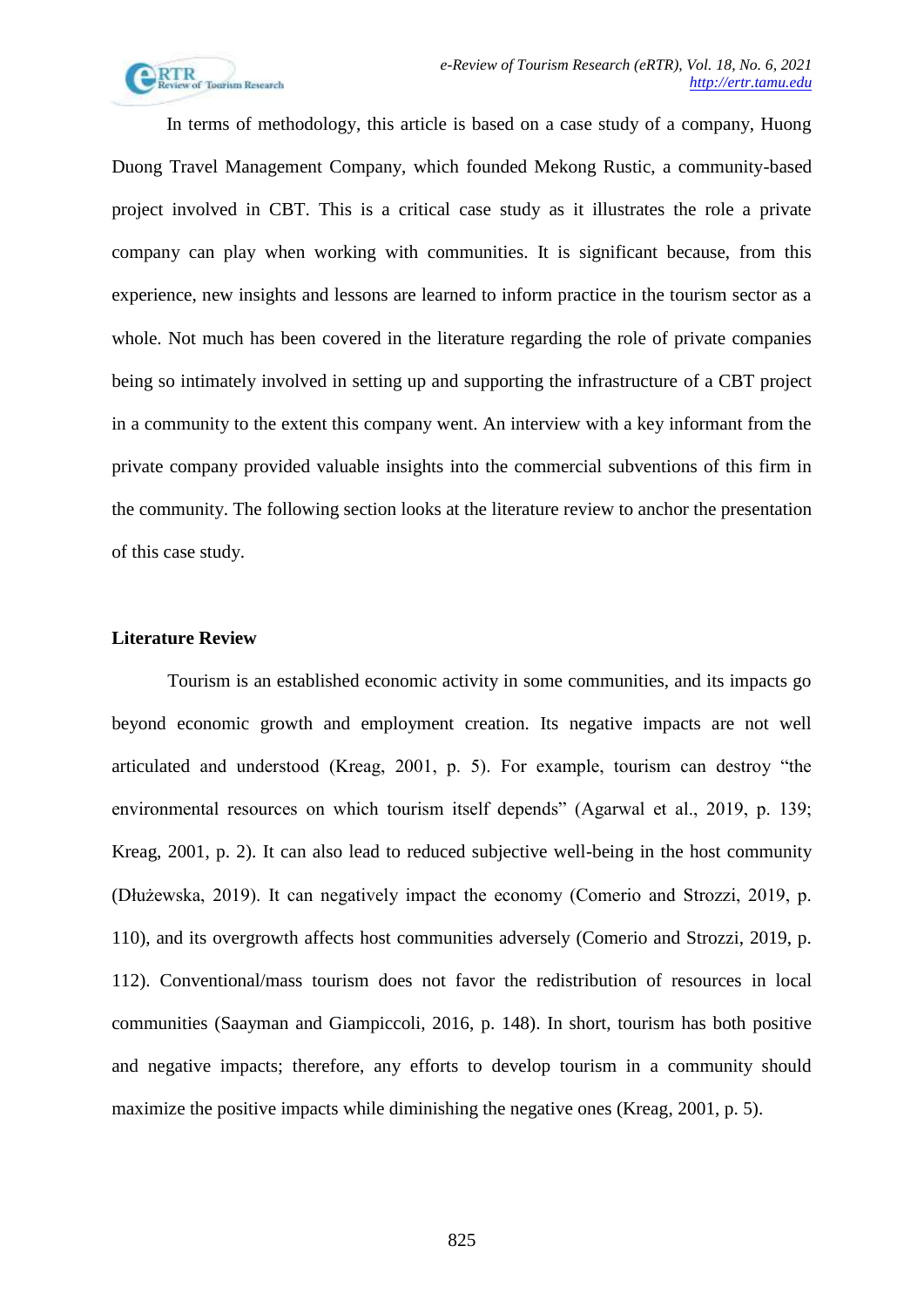

The neoliberal context within which tourism businesses usually function favours trade liberalisation, private sector expansion, and market-led growth against a backdrop of minimum government 'interference' in markets (Scheyvens and Hughes, 2019, p. 1065). Neoliberal policies in the least developed countries promote and develop large resorts and changing land use from customary owned land into a commercial traded property, impacting negatively on communities (Tolkach and King, 2015, p. 389). From a sustainable tourism perspective, tourism should go beyond the number of tourists attracted to better serve the broader development goals of local communities, regions, and countries (Guo et al., 2019, p. 9). This calls for the sector not to prioritise profit over the human rights and interests of local communities (Higgins-Desbiolles et al., 2019, p. 6). In this context, adopting CBT principles and characteristics is appropriate for it supports community rights to self-determination and the human rights of the disadvantaged.

Numerous studies have affirmed the need for local community members to be involved in every aspect of tourism development (Nagarjuna, 2015, p. 14). Sustainable socioeconomic development can be achieved when local people in host communities enjoy the fruits of tourism through investments and job opportunities that prioritize them (Mogale and Odeku, 2018, p. 10). It is against this background that a recent study (Khamdevi and Bott, 2018, p. 8) on Bali notes that, in light of the negative impacts of mass-based tourism, there was a move to more sustainable CBT (Khamdevi and Bott, 2018, p. 8). Sustainability should be at the heart of CBT because the fruits and benefits of CBT should be enjoyed and transcend current generations. Likewise, the preservations of cultures, heritages, and practices of local people should sustain beyond current generations.

Caution should be exercised when interpreting the existing situation as alternative forms of tourism can be co-opted and influenced by neoliberalism (Duffy, 2015; Fletcher and Neves, 2012; Giampiccoli and Saayman, 2014; Higgins-Desbiolles, 2008, 2018; Neth et al.,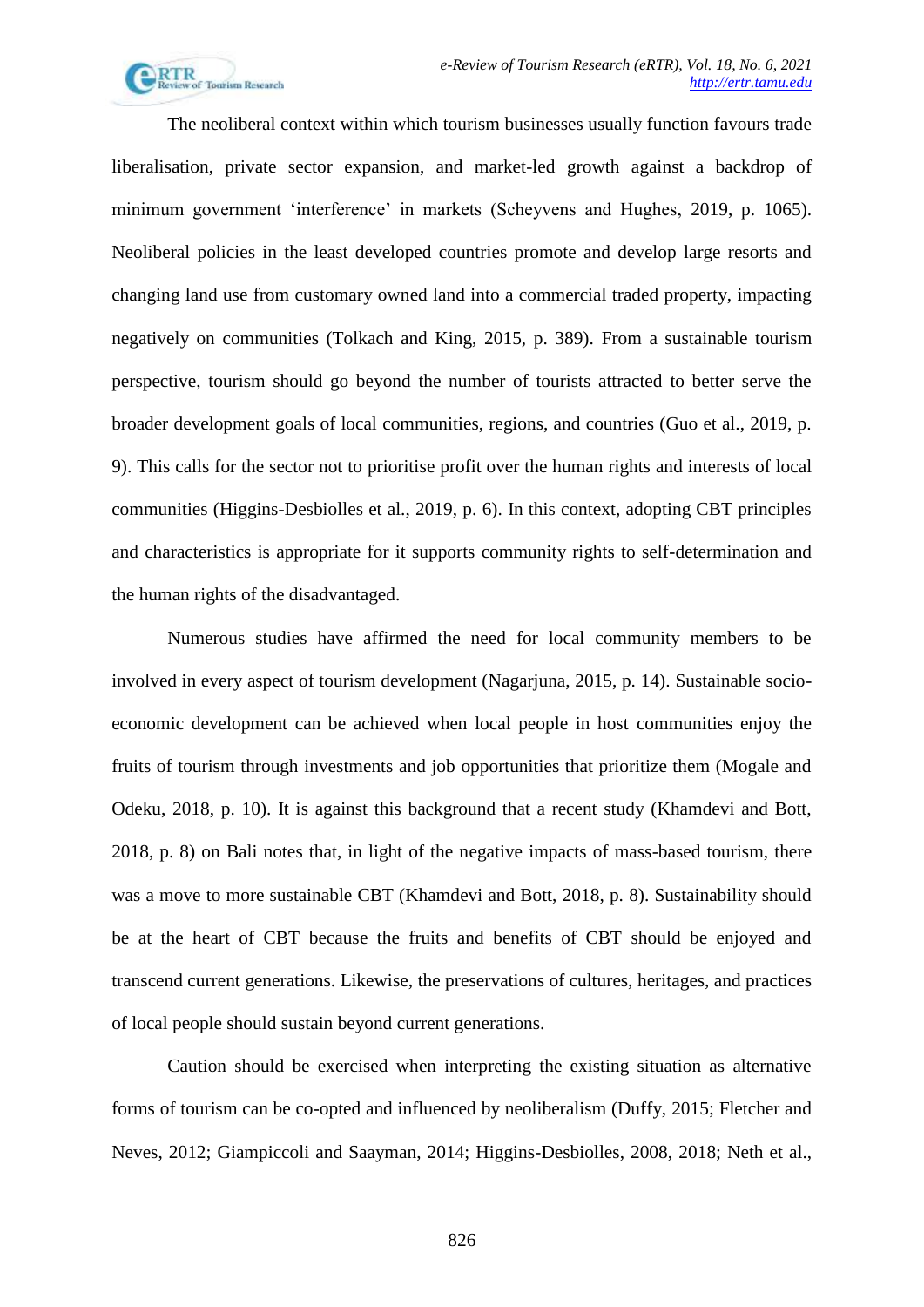

2008). Community-based tourism can also be circumscribed and embedded within a neoliberal framework, going against its original principles (Giampiccoli and Saayman, 2014, p. 1674). Nonetheless, given the noticeable adverse effects of tourism in many destinations, more responsible and sustainable forms of tourism are required, and CBT has been identified as one such strategy (Agapito and Chan, 2019, p. 1). The following section makes an exposé of CBT. It will then link CBT to a private company.

### *Community-based tourism*

Community-based tourism (CBT) is a form of alternative tourism that seeks to engage the host community in the planning, development, and management of tourism. Centering around the principles of social equity and cultural/environmental protection, CBT is seen as having great potential to contribute to the sustainable development of local communities (Scheyvens, 2012). Community-based tourism is currently very widespread (Rey-Bolañosa and López-i-Gelatsa, 2017, p. 527; Wijaya et al., 2020, p. 1) and has gained popularity as a strategy to promote the prosperity of local communities (Dewi et al., 2018, p. 1). Furthermore, there is a link between CBT, community development, and international cooperation in many developing countries (Chaudhary and Lama, 2014, p. 243). The growth of CBT can be associated with a need to promote sustainable tourism, as it is an essential contributor to local economies and a mechanism for sustainable tourism development (Sripun et al., 2017, p. 104; see also Burgos and Mertens, 2017, p. 547). Thriving, empowered, and prosperous local communities are one of the ambitions of CBT. Communities can thrive and prosper if they own and manage their local resources for their benefit in their own way and pursue the kind of development they wish and undertaken at their own pace.

Community-based tourism is a type of so-called alternative tourism that emerged in reaction to the negative impacts of conventional/mass tourism, specifically "against local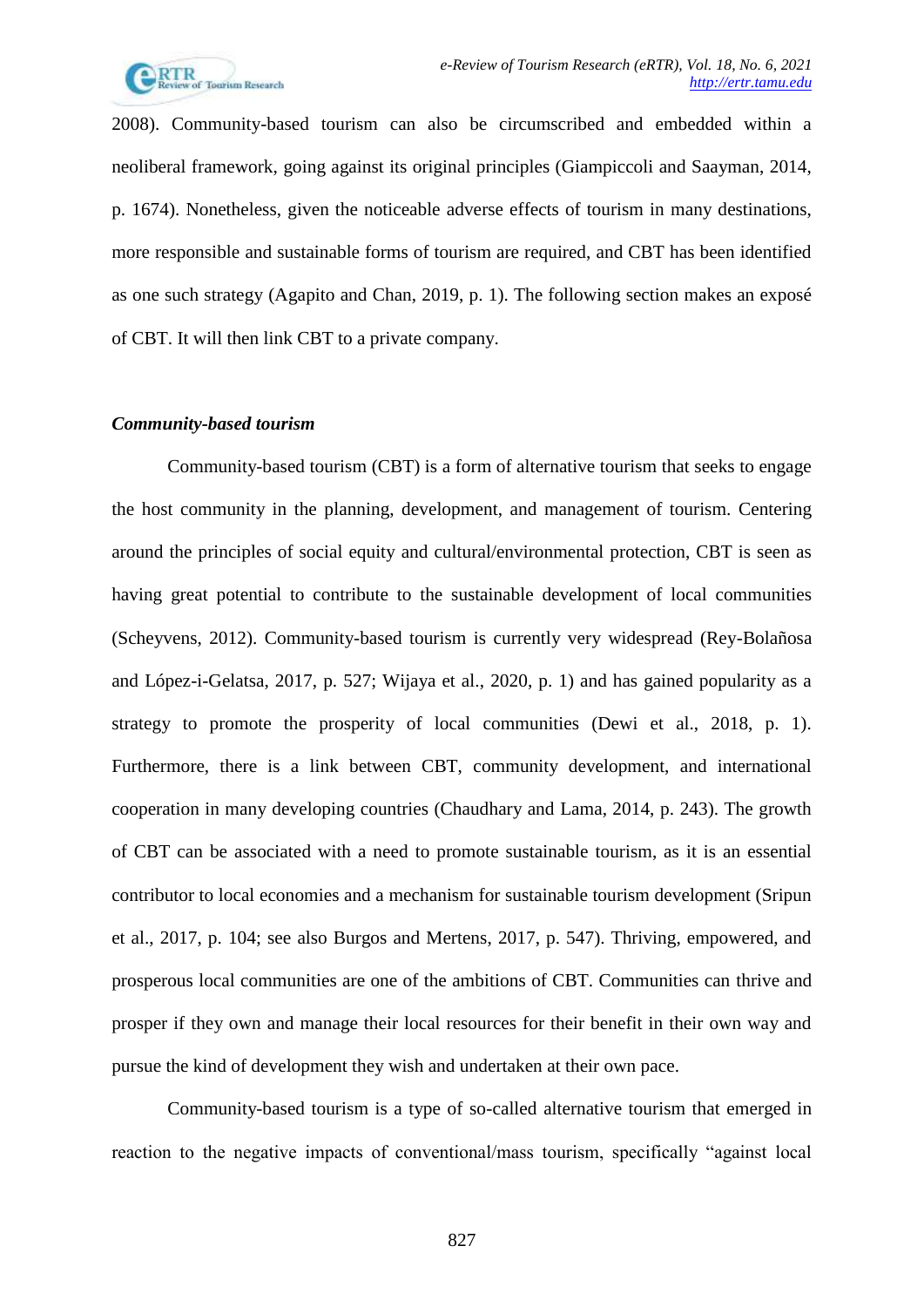

people" (Zefnihan, 2018, p. 2). It is regarded as a "counterweight to neo-colonialism, neoliberalism, and conventional mass tourism" (Tolkach and King, 2015, p. 389), and it is also a strategy to organize communities in order to achieve a better quality of life (Nyakiba et al., 2018, p. 347). The concept of CBT emerged during the discourses of the 1970s linked to issues of empowerment and various participatory development models (Chaudhary and Lama, 2014, p. 242), including social justice, sustainability, self-reliance, and equity (Dangi and Jamal, 2008, p. 12; Giampiccoli and Mtapuri, 2019, p. 4). In the context of redistribution, a vital characteristic recognized in the literature (see, for example, Ndlovu and Rogerson, 2004, p. 446; Singh, 2008, p. 156; Sproule and Suhandi, 1998, p. 216) is that CBT should have direct and indirect beneficiaries. The value of CBT goes beyond economic matters (Han et al., 2019, p. 2), and despite possible differences, it displays common characteristics, with local control being fundamental. Local control is regarded as a strategy to minimize "negative social, cultural, environmental and economic effects can be minimized and further implementation of tourism initiatives will lead to maximization of local benefits" (Teshome et al., 2020, p. 3). Community-based tourism emphasizes self-management equitable distribution of income into the community for community development (Ninaroon et al., 2020, p. 88). It thus shows the significance of community ownership and empowerment in tourism development that is a necessary condition for community growth (Abdul Razzaq et al., 2012, p. 10). Local control and ownership remain are fundamental principles that nurture and induce long-term perspectives and functionality prospects of CBT projects (Tamir, 2015, p. 70). Locals must control and manage their resources in their best interests and that of their community (Thorndal-Debes, 2013, p. 6). Economic benefits to local communities are linked to the degree of direct control which local people have over their institutions and ventures (Faulkenberry et al., 2000, p. 87).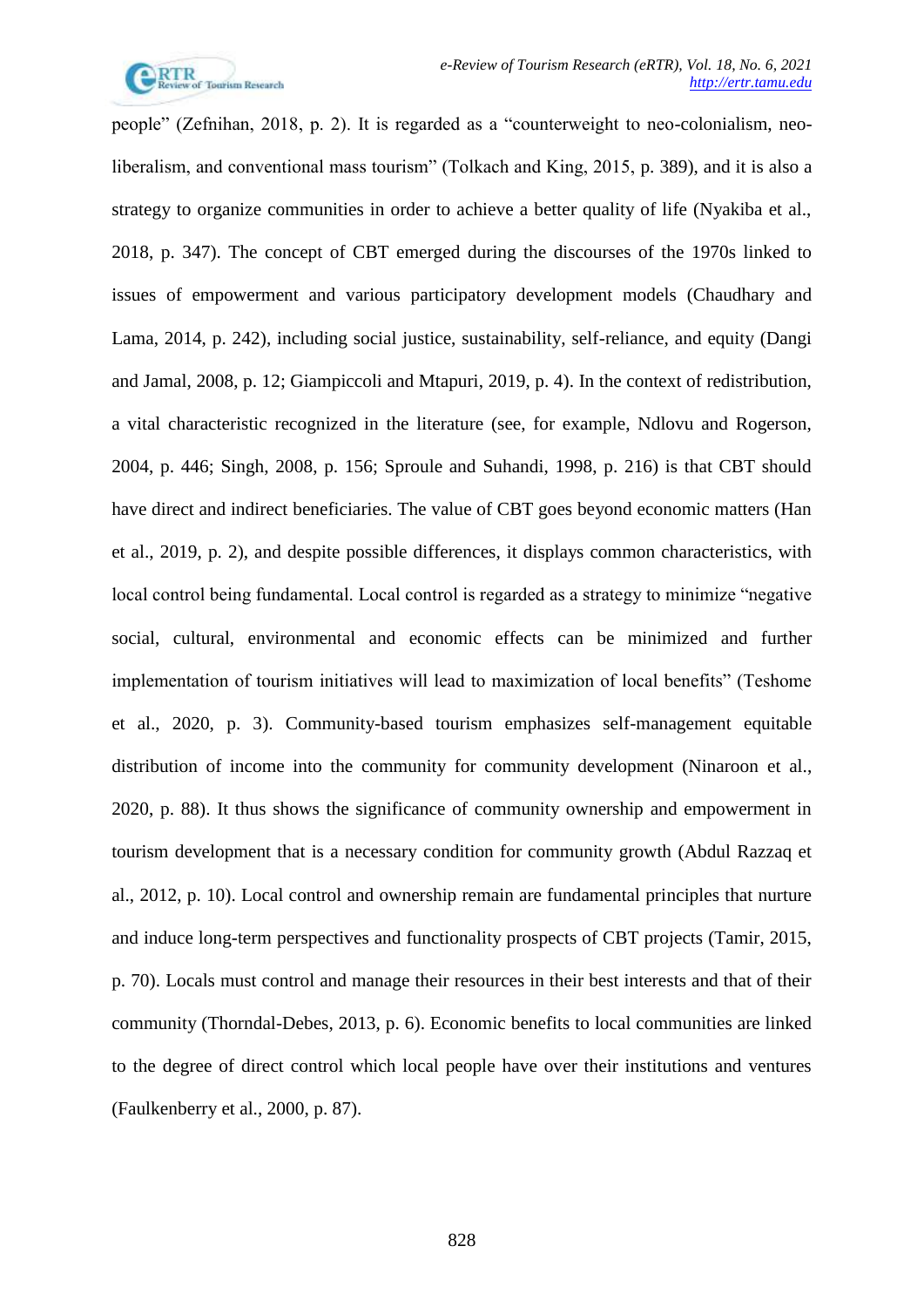

This is not to suggest that CBT is free from limitations and challenges (Saayman and Giampiccoli, 2016, p. 149). Indeed, if not correctly implemented, it can cause severe community problems (Suansri, 2003, p. 7). While community empowerment and participation are essential, it is urged that one of CBT's principles encourages development through the use of the local community's goods and resources, which are locally controlled, driven by the community, and primarily community-based (Dangi and Jamal, 2016, p. 10), in circumstances where disadvantaged community members often lack the skills and resources to independently implement CBT, calling for external facilitation (Ruiz-Ballesteros and Cáceres-Feria 2016). If properly established and managed, partnerships with external entities can be fruitful (Saayman and Giampiccoli, 2016). For example, facilitation of capacity building is regarded as essential (Bittar Rodrigues and Prideaux, 2018, p. 12). However, problems can arise when external entities adopt a top-down implementation approach (Sakata and Prideaux, 2013, p. 882). Unfortunately, the blame for CBT project failure is commonly attributed to the community (de Beer and Marais, 2005, p. 55; Pleumaron, 2002). Top-down implementation approaches may be silently rejected through discreet withdrawal by communities. Communities must also be united with a common and shared vision undergirded by social cohesion for their CBT projects to bear fruit. In other words, there are underlying conditions necessary for the successful implementation of CBT projects, such as incontrovertible social cohesion.

While the role of private companies such as tour operators in enhancing CBT is acknowledged, there is a need to impose limits and conditions concerning their involvement. In any CBT, external entities should never own the CBT entity. Facilitators can assist in various technical matters, skills development, marketing, and so on "but should not be partners in the CBT ventures themselves" (Giampiccoli and Saayman, 2018, p. 761). More specifically, it is necessary to enter into partnerships that facilitate skills development, the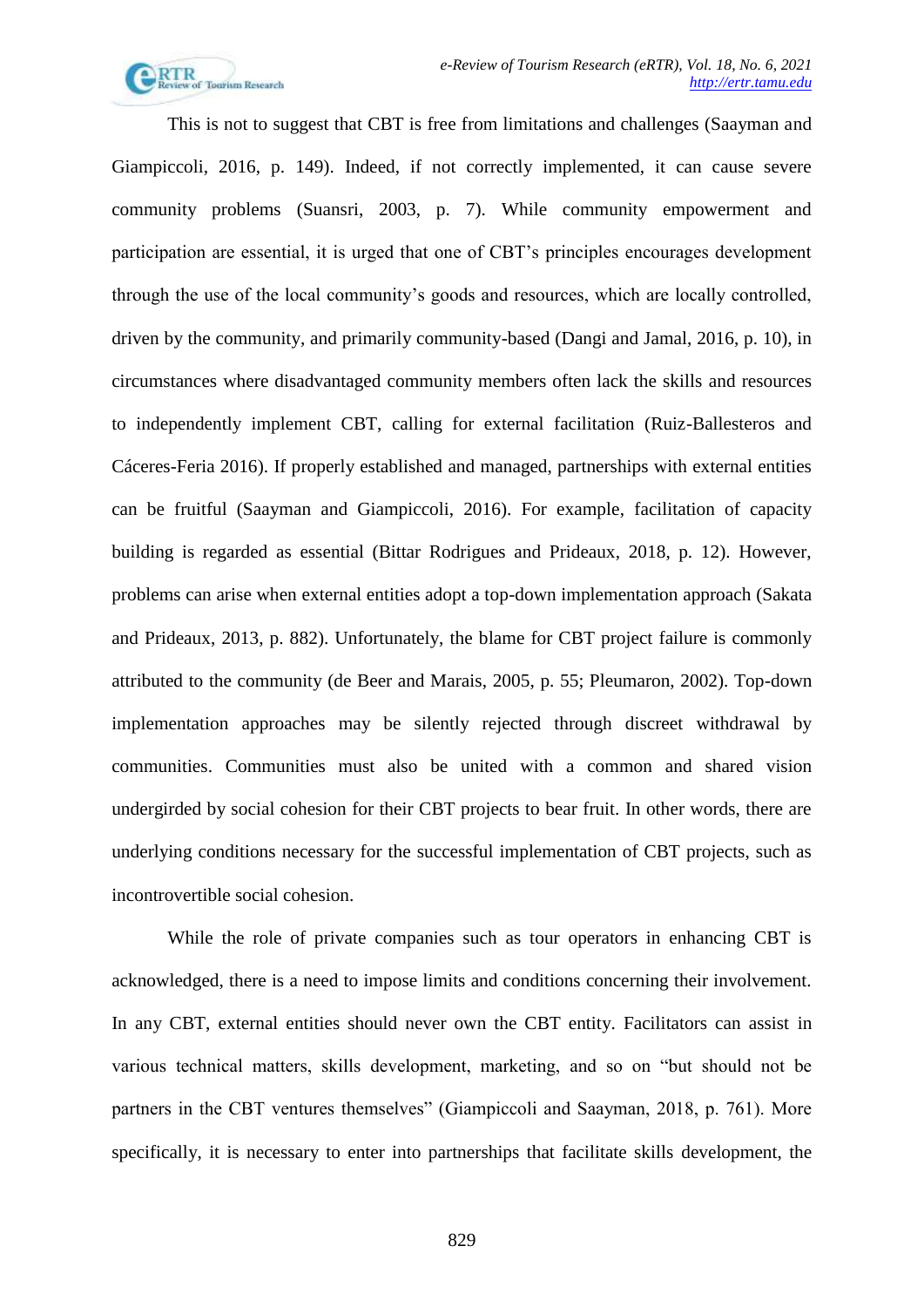

empowerment of community members, and capacity building of communities in CBT management and development (Giampiccoli and Saayman, 2018, p. 761). Within this context, partnerships enable CBT to grow because the facilitation of intermediaries such as government, the private sector, and NGOs is crucial for communities to manifest their needs, expectations, and goals (Akbar and Nurpita, 2019, p. 135).

Furthermore, external facilitators should not focus solely on tourism-related matters but encompass issues for holistic well-being. For instance, skills development should be comprehensive to be valuable beyond CBT for general individual and community development (Hainsworth, 2009, p. 113; Hamzah and Khalifah, 2009, p. 59; Mitchell and Ashely, 2010, p. 23; Moscardo, 2008, p. 174; Saayman and Giampiccoli, 2016, p. 152; Twining-Ward, 2007, p. 14). Therefore, the community development process should include aspects of empowerment, capacity building, and ownership of ventures by communities to take charge of their destinies (de Beer and Marais, 2005, p. 59). As noted by Thorndal-Debes, capacity development and the empowerment process it entails are the primary means and goals of CBT. This leads to communities and individuals more capable of seizing new opportunities and of making more of the opportunities they already have […] It is important to note that capacity development is so much more than training and skillbuilding; in this case, the emphasis of capacity development is more on the human development process that the community members go through by conducting CBT

(Thorndal-Debes, 2013, p. 12).

In CBT, fruitful local capacity development is an essential outcome when tourism ventures are under local control (Twining-Ward, 2007, p. 14). Capacity-building should thus be seen as a necessary pre-condition in implementing practical projects (Suansri, 2003, p. 12). The following section introduces the case study from Vietnam.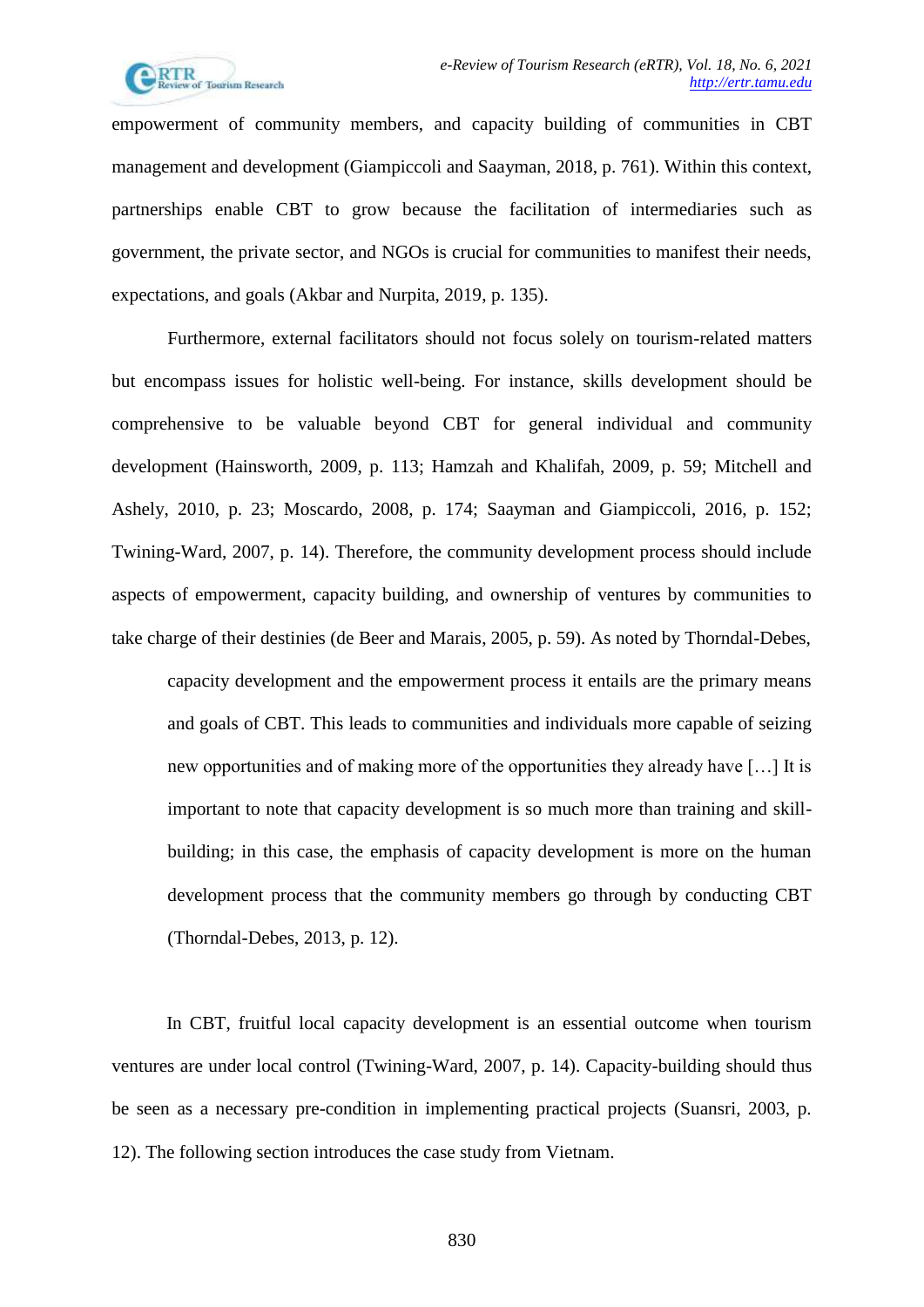

## **A model for a private company-CBT relationship in Vietnam**

In Vietnam, CBTs emerged as early as the 1990s (e.g., Lác Village of Mai Châu District, Hòa Bình province, Cát Cát Village of Sa Pa District, Lào Cai Province) and continued to expand rapidly since 2000 as part of the national and global poverty alleviation strategies (Phi & Whitford, 2017). As of 2020, there exist hundreds of CBTs throughout the three regions of Việt Nam (Vietnam National Administration of Tourism, 2020). Despite this rapid growth, most Vietnamese CBTs still face a wide range of challenges, for example, awareness, marketing, funding, profit distribution, and capacity development, to achieve short and long-term sustainability. Concurrently, some CBTs have reported initial success, and opportunities exist in the broader environment to replicate these successes elsewhere.

This section focuses on a private company's (Mekong Rustic, after that MR) involvement in CBT in Vietnam. Mekong Rustic "is a community-based project founded by Huong Duong Travel Management Company…" (Mekong Rustic, no date, p. 2). It is "a community-based project built based on cooperation, training and investment" in the Mekong Delta (Mekong Rustic, no date, p. 2). The company acts as a facilitator and assistant in CBT development. Figure 1 shows the MR-CBT model illustrating its involvement, which is variegated in CBT and demonstrating that its involvement goes beyond the provision of funding. Thus, MR is involved in:

- Establishing the network of families/households involved in CBT;
- Assisting families/households to establish/register their family businesses (Each CBT entity is a legally registered business);
- Helping to improve CBT facilities, products, and services;
- Skills development;
- Marketing and taking tourists to CBT ventures;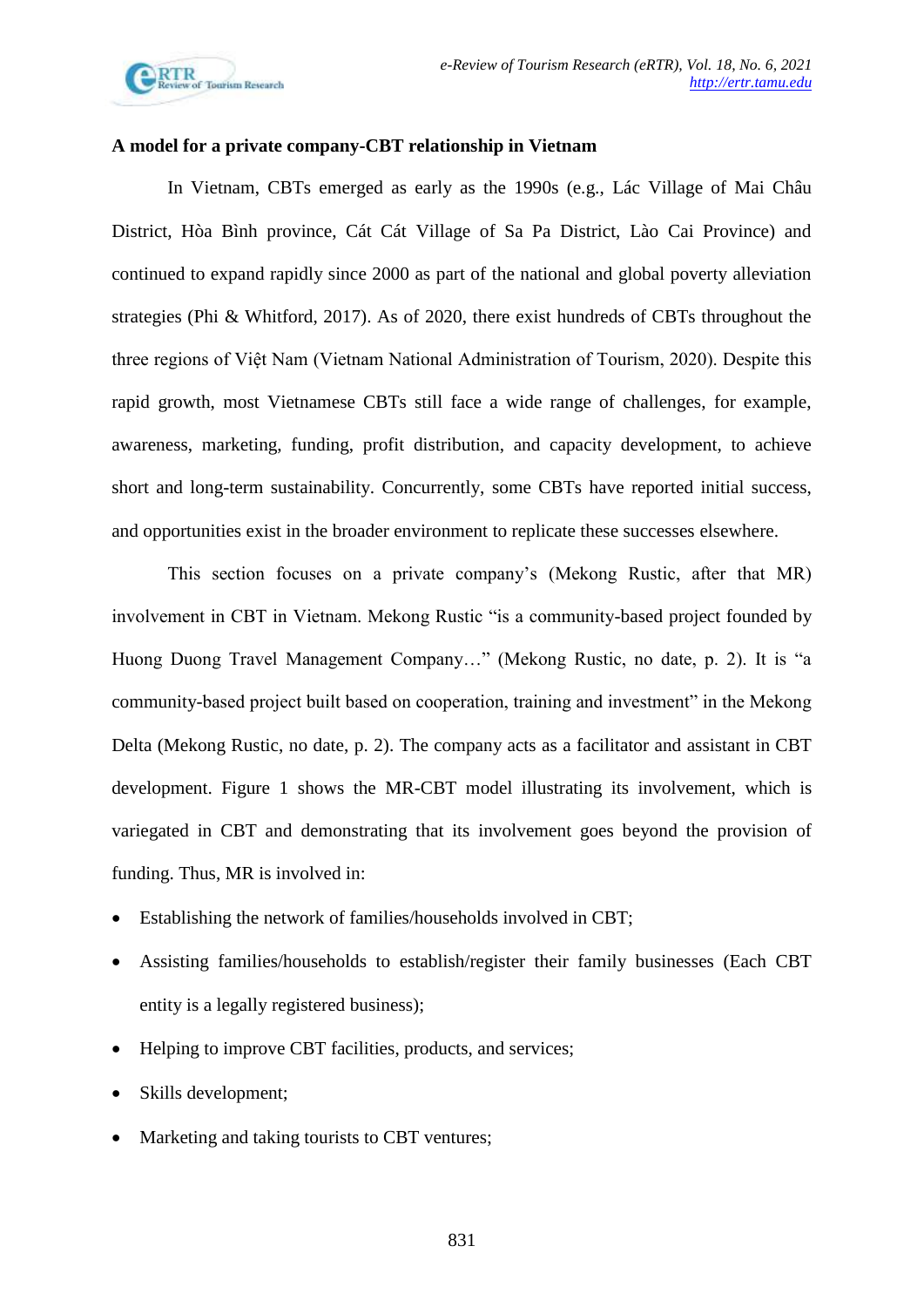

- Establishing links with other tour operators and NGOs that contribute to CBT/community development by, for example, bring volunteers to assist with development projects;
- Contributing to community-wide development projects such as improvements to local schools (5% of MR's net profit is used for community development projects).

Assistance to legally registered CBT ventures is recognized as very important as it enables family businesses to enter the more formal tourism sector. This will build individual businesses and, more generally, enhance the image and value of CBT among tourists, the tourism industry, tourism organizations, and the government. 'Formalization' thus enables the recognition of CBT enterprises as comparable to any other formal tourism businesses (with its specific principles and characteristics) rather than – as is often the case (and also possibly regarded with a biased view) – as a secondary and inherently low level, cheap type of tourism.

Importantly, MR facilitates the involvement of NGOs and tour operators that contribute to CBT/community development in the specific localities where they work. This has a multiplier effect on the entities in a specific area and enhances development opportunities. As a private company, MR aims to make a profit; 5% of its net profit is used for community-wide development projects, specifically local schools. The company thus focuses on households and the community rather than individuals. This is in line with CBT principles that seek to go beyond the individual and involve as many people as possible. Mekong Rustic benefits all households participating in the project (and not individuals), and it supports local communities and entities that promote sustainable tourism in the area (Mekong Rustic, no date, p. 2). It also promotes skills development, which is a fundamental issue in CBT through training sessions that specializes in tour-guide skills, homestay, product and services knowledge, on-board services, and matters related to Food and Beverages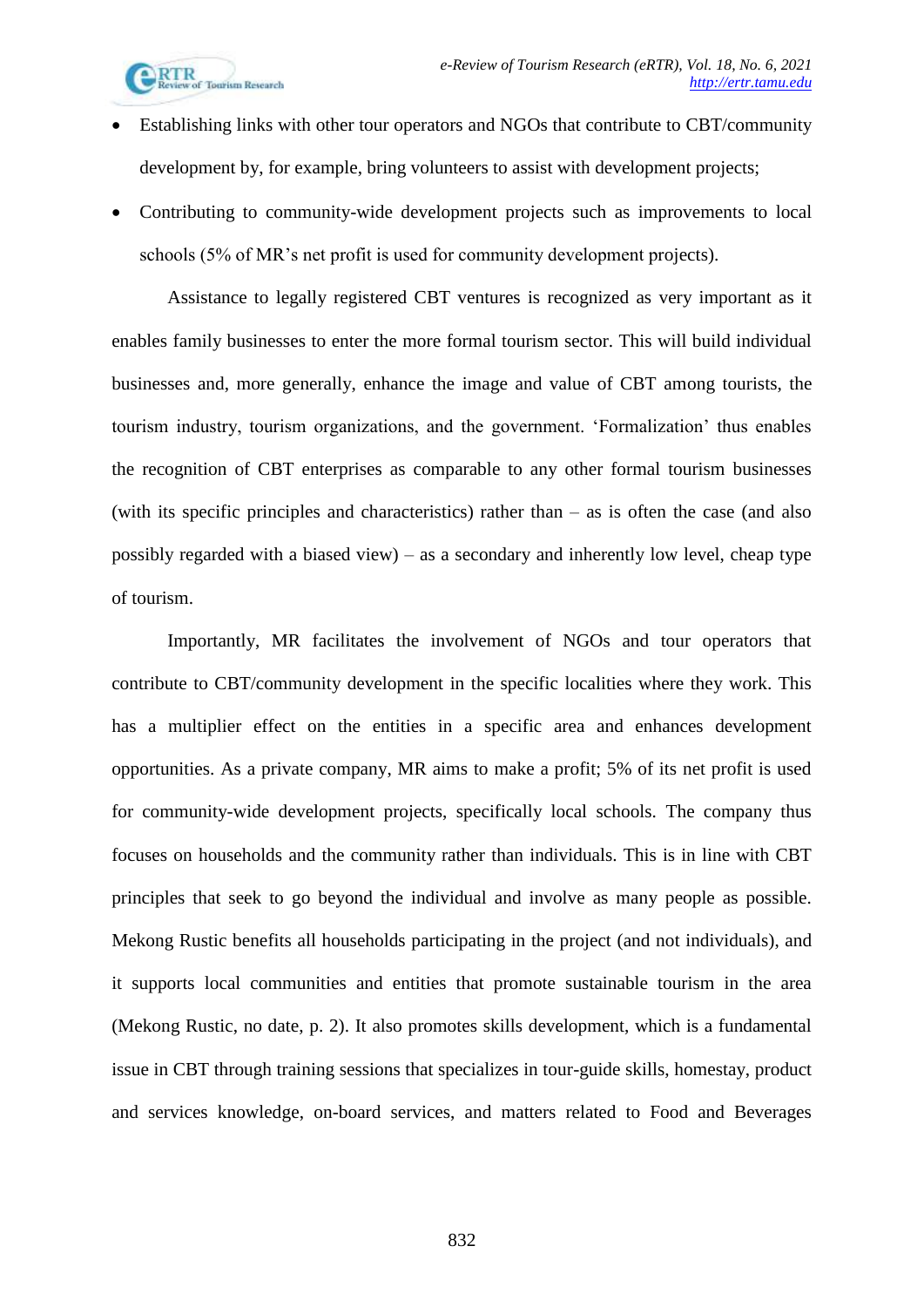

(Mekong Rusting, no date, p. 2). The company envisages that such training will go beyond strictly tourism issues and serve community members in other aspects of their lives.

However, the CBT ventures in the MR-CBT model cannot be regarded as fully developed CBT. Firstly, the CBT entities seem to work independently from one another, although they are all linked to MR. Secondly, the entities themselves do not seem to be directly involved in redistributive measures; MR undertakes this. While the role and actions of MR are undoubtedly positive, to be fully categorized as CBT, the various CBT entities should work cooperatively (ideally by having a common umbrella organization) independently from the private company that would, however, continue to cooperate with them. Despite these issues, the MR-CBT model can be regarded as a positive one that could facilitate the growth of CBT. Within its possible limitations, the MR-CBT model is comprehensive and moving in the right direction in showing its capacity to empower others in a virtuous fashion.

Two other relevant issues in the MR-CBT model are MR's involvement in improving CBT facilities and marketing and bringing tourists to the CBT ventures. While its role as tour operator (marketing and bringing tourists to CBT ventures) is obvious, its involvement in improving CBT facilities is significant. Local economically disadvantaged community members usually lack financial resources to improve tourism facilities; therefore, external assistance is valuable and fundamental in ensuring that the CBT facilities are of the satisfactory standard expected by visitors. Figure 1 below shows diagrammatically the model of Mekong Rustic and its involvement in CBT.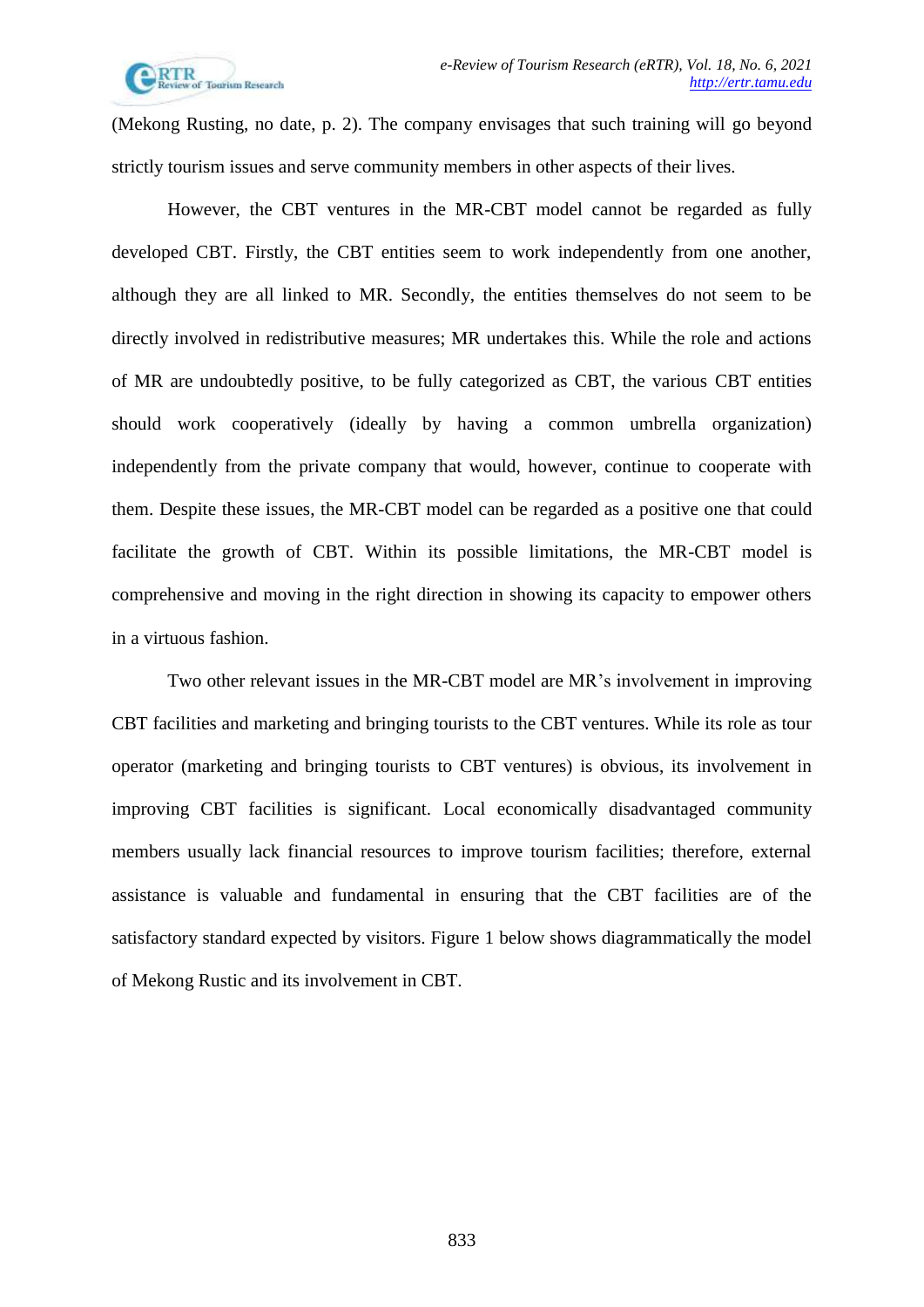



**Figure 1: Model of Mekong Rustic's involvement in CBT. Elaborated from the MDMR interview**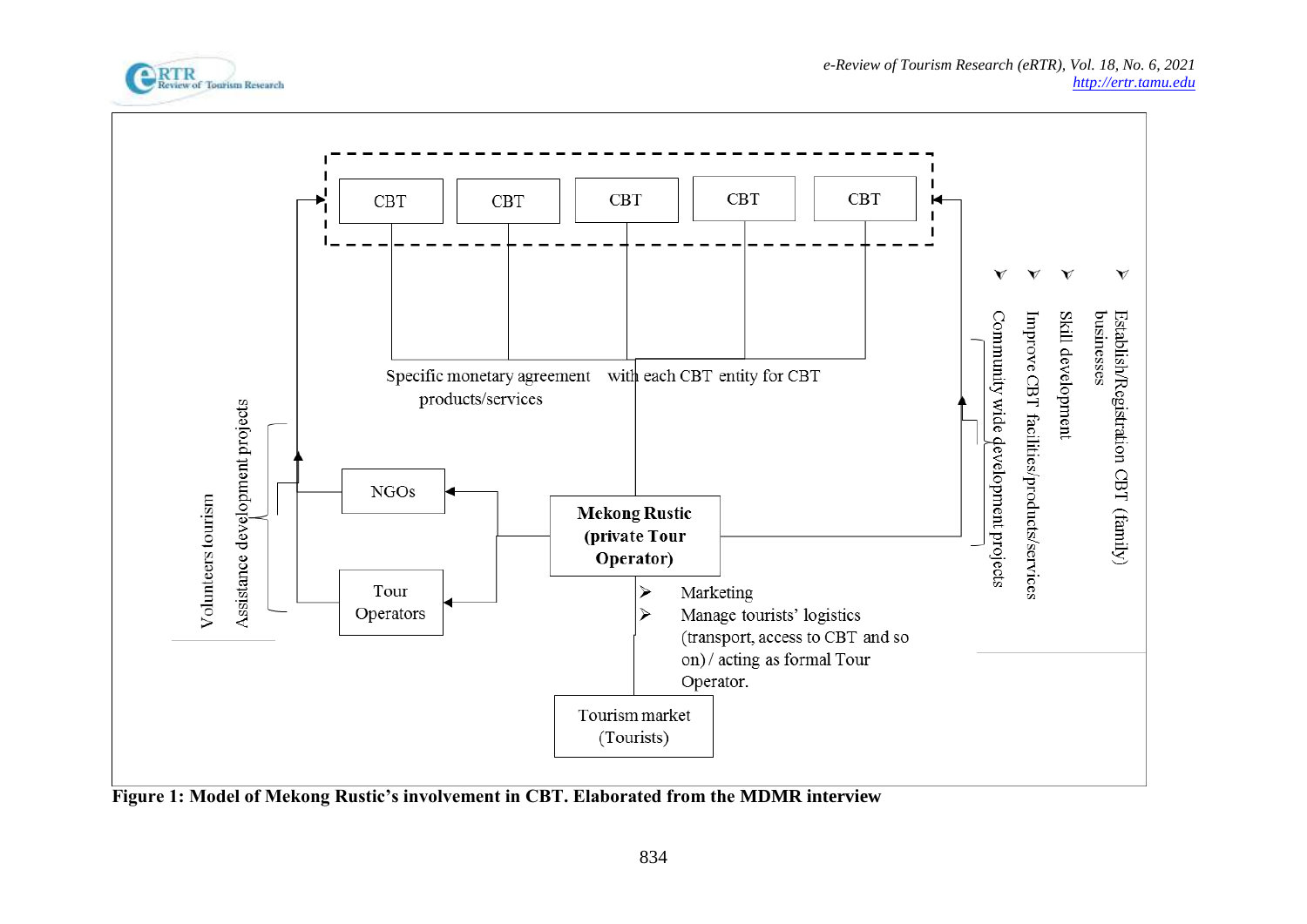

As noted above, the quality of CBT facilities is critical in growing and enhancing CBT and transforming its image from a secondary, low level, and cheap tourism to a more 'normal' tourism image. Thus, MR's role in improving CBT facilities is fundamental not just for each venture but for the general image and value associated with CBT. While CBT should go beyond monetary aspects, the economic aspect remains a vital issue. As part of its modus operandi, Mekong Rustic reaches an agreement with each CBT entity, paying them for each specific tourist service. In the current MR-CBT model, this solution seems appropriate and, probably, the only option. This is possible in an atmosphere characterized by trust, commonality of goals and expectation, and, importantly, social cohesion.

However, fully independent CBT ventures that work within a cooperative framework should always be the final goal. Given that CBT, especially in its initial stages, usually requires facilitators and/or partners, the MR-CBT model can be seen as a positive example that facilitates both CBT development and community development. What is evident is that it could guide CBT ventures to gradually become more independent and eventually be fully independent. In this context, it opens up possibilities for the scaling-up of the MR-CBT model in favorable and similar circumstances. It is important to note that the independence of CBT entities does not mean that cooperation between MR and the various CBT ventures should not continue in the long term. Cooperation is a necessary condition. The relationship should continue within a new context where CBT ventures are more 'equal partners' rather than 'assisted partners.' This distinction is crucial because "the arrangement is fundamentally different from a situation in which the community is coerced into a partnership" (see Mtapuri and Giampiccoli, 2013, p. 9). The company's commitment to business formalization, skills development, and improvement of CBT facilities could also promote the CBT venture's independence and possibly opens emancipatory chances that mainstream CBT in this specific territory.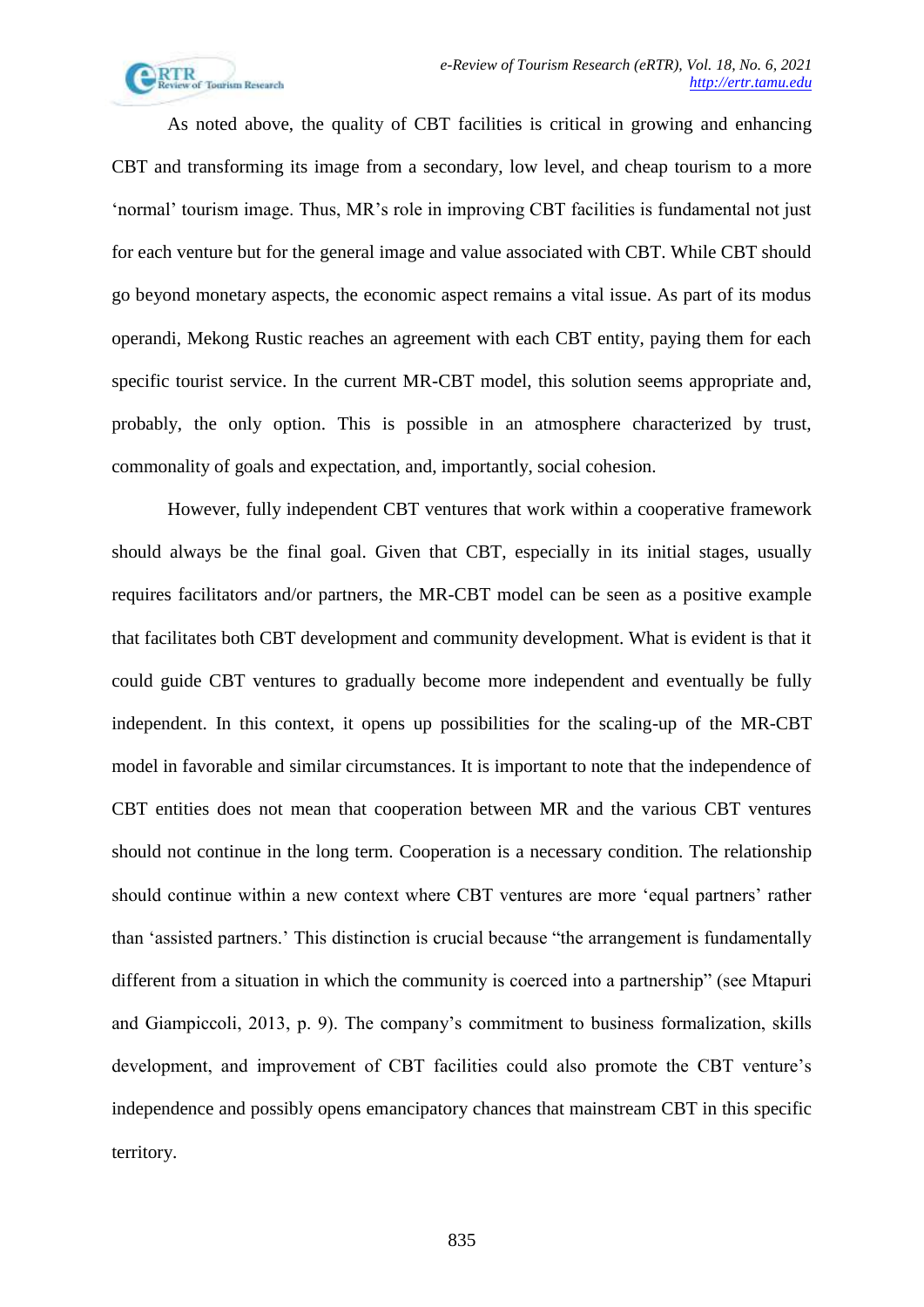

#### **Discussion**

While private company-CBT partnership models should always be appropriately established and managed and should have their specific conditions, the MR-CBT model (although it has its limitations) moves in the right direction. Thus, the MR-CBT model can be regarded as a positive example of a relationship between the private sector and CBT entities. Thus, given the fundamental and leading role (that should be) played by the government in CBT development, MR, which already has a positive relationship with CBT entities, could work with the government (that should remain the primary responsible entity) to formulate and implement specific classifications, legislation and indexes related to CBT and ultimately establish a new official entity to supervise and coordinate CBT nationally or in a specific geographical area. The MR-CBT model will be scaled up, or other private companies will be encouraged to adopt similar models. Cascading such a model creates win-win and mutually beneficial arrangements that spread the more significant benefits to greater numbers of people to fight poverty and inequality.

Tourism is a leading global economic sector, and its potential for development should not be underestimated. However, the current approach to tourism development is based on conventional tourism and alternative tourism forms, which often remain neoliberal-friendly. This hampers the sectors' ability to deliver its full potential in development and has many adverse effects on localities and communities. Given rising inequality across the world, the tourism sector should aim to contribute to fighting this scourge. Instead, the mainstream tourism approach has been seen to exacerbate the situation.

The lessons learned from this case study are that firms can nurture networks of families/households for participation in CBT. They can also assist families in registering their family businesses. They can help to improve CBT facilities, products, and services in the community. Firms can also support interventions that target skills development for the benefit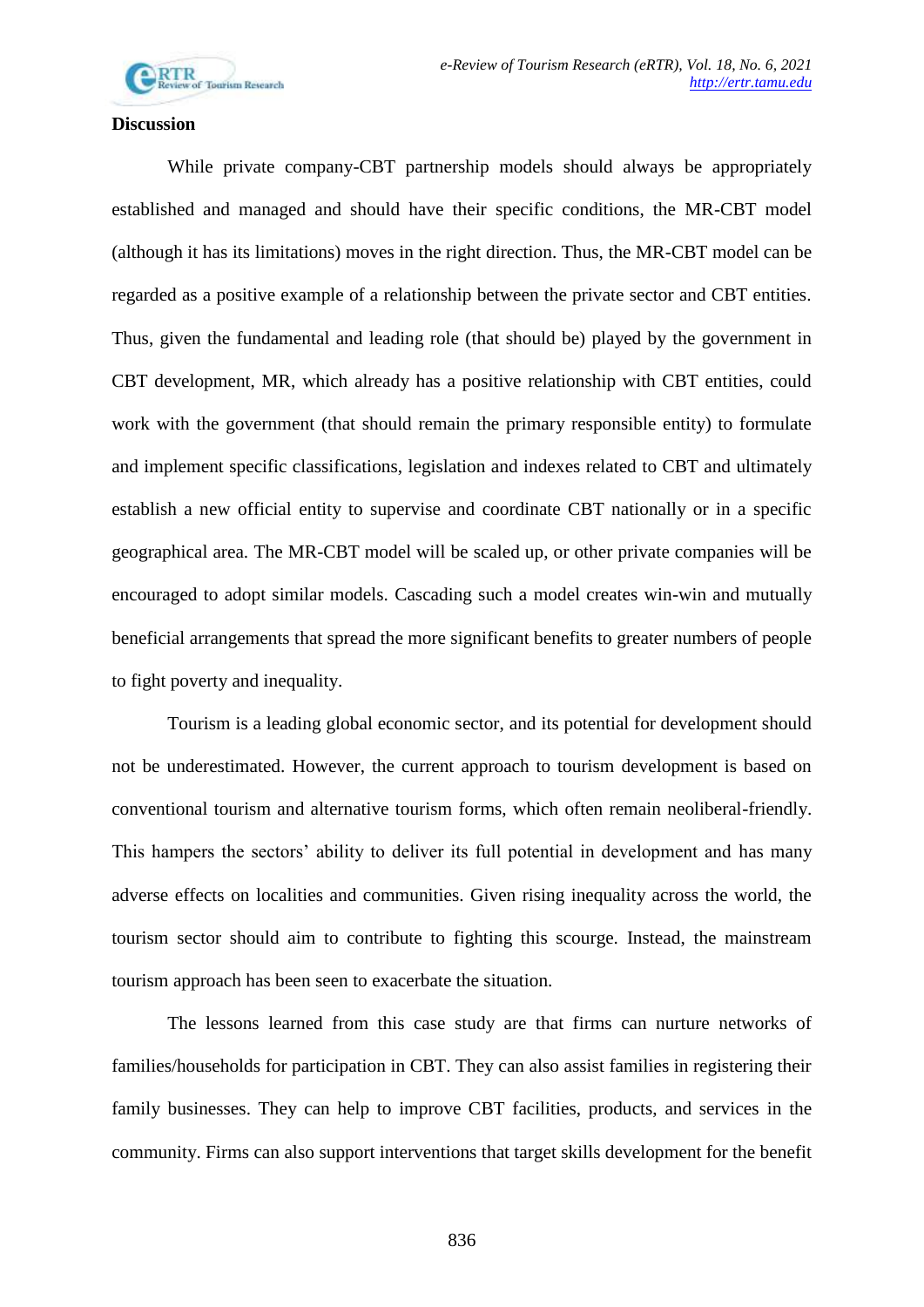

of disadvantaged community members. Firms can also assist in marketing and taking tourists to CBT facilities. They can also link the community to other tour operators and NGOs (especially those involved in community development initiatives). These are some of the cardinal lessons learned from this case study. These lessons are the key contributions of this article for practice and policy – allowing companies to revisit their current practices and policies in light of these revelations. A limitation of the methodology used is that it is based on a single case study. However, the results are illuminating.

## **Conclusion**

Community-based tourism is regarded as a viable alternative to mainstream tourism. However, most CBT initiatives require external assistance. Government entities, NGOs, and the private sector can serve as CBT facilitators. This article suggests that, while the role of government remains fundamental, the private sector can positively contribute to CBT, as seen in the case study presented in this article. The MR-CBT model's 'multi-facilitative approach' goes beyond economic issues to offer an array of assistance such as improving CBT facilities and skills development. Bearing in mind that fully independent CBT ventures should always be the final goal and that the MR-CBT model can be improved and developed, it represents a positive model that favors CBT. Future challenges include scaling up the MR-CBT model (or other private companies following the same model) and establishing a relationship between government entities and companies such as MR to work cooperatively to enhance and grow CBT.

#### **Acknowledgment**

This article is also a product of the authors' participation in the International Conference on Sustainable Tourism Development: Lessons Learned for South East Asian Countries held from 3rd to 4th December 2019 in Hanoi, Vietnam. The first author thanks the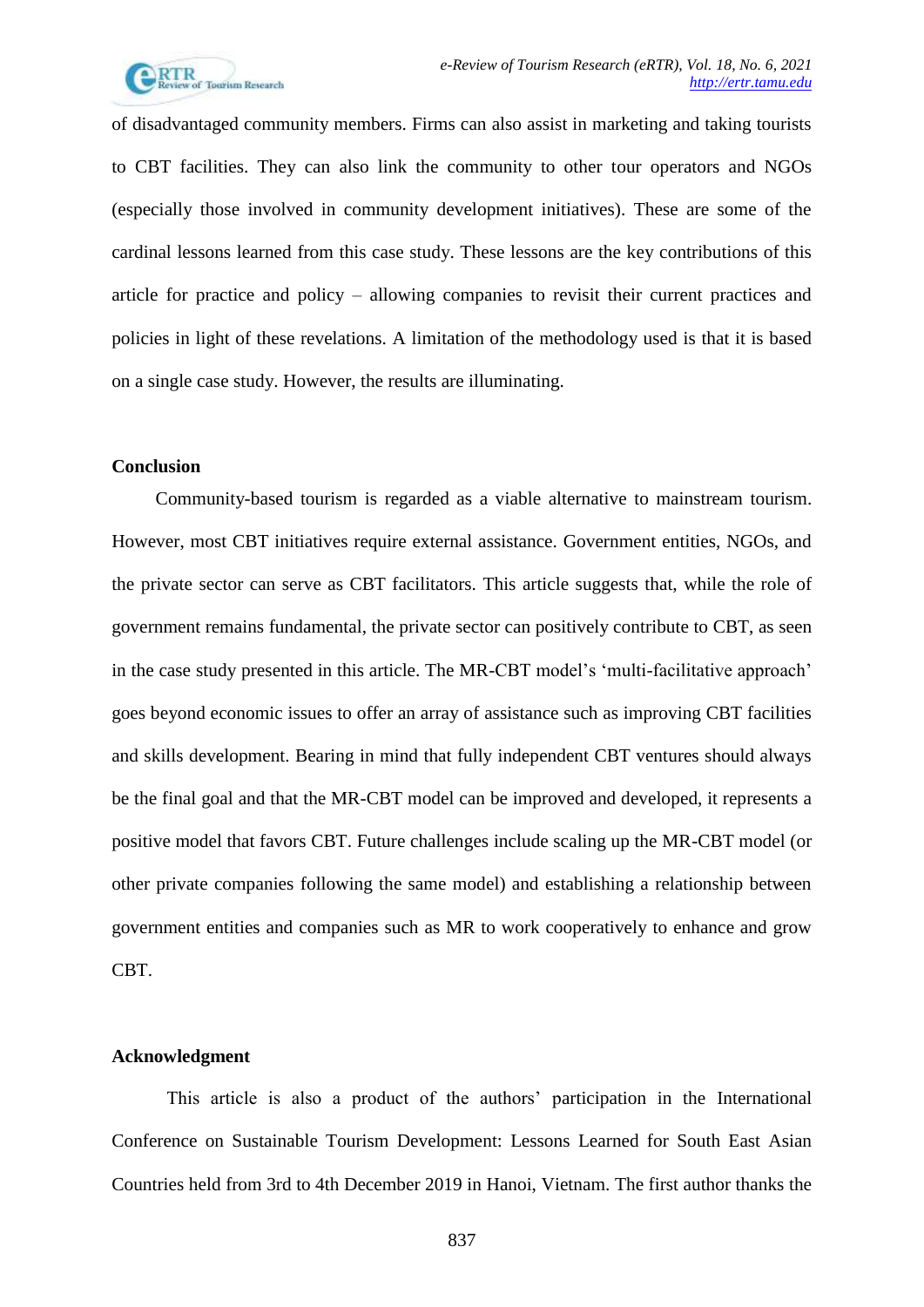

Faculty of Tourism, Vietnam National University, University of Social Sciences and Humanities in Hanoi for its hospitality, and the Durban University of Technology for awarding him funding through the Academic Exchange/Mobility Grant for his travel and stay in Vietnam.

# **References**

- Abdul Razzaq, A. R., Zaid Mustafa, M., Suradin, A., Hassan, R., Hamzah, A. & Khalifah, Z. (2012). Community Capacity Building for Sustainable Tourism Development: Experience from Miso Walai Homestay. Business and Management Review, 2(5), 10- 19.
- Agapito, D. & Chan, C-S. (2019). A multisensory approach to responsible management in community-based tourism: a case study in Hong Kong. Journal of Tourism Quarterly, 1(1), 1-13.
- Agarwal, R., Kariyapol, T. & Pienchob, N. (2019). Positive and Negative Impacts of Tourism on Environment: A Case Study of Pattaya City, Thailand. Sripatum Review of Humanities and Social Sciences, 19(1), 136-147.
- Akbar, S. I. & Nurpita, A. (2019). Potential Partnership of Community-Based Management in Supporting the Utilization of Sustainable Resources in Indonesian Coastal Tourism. Advances in Economics, Business and Management Research, 132, 134-138. (6th Annual International Conference on Management Research (AICMaR 2019).
- Alvaredo, F., Chancel, L., Piketty, T., Saez, E., & Zucman, G. (Eds.). (2018). World inequality report 2018. Cambridge: Belknap Press of Harvard University Press.
- Bittar Rodrigues, C. & Prideaux, B. (2018). A management model to assist local communities developing community-based tourism ventures: a case study from the Brazilian Amazon. Journal of Ecotourism, 17(1), 1-19.
- Burgos, A. & Mertens, F. (2017). Participatory management of community-based tourism: A network perspective. Community Development, 48(4), 546-565.
- Chaudhary, M. & Lama, R. (2014). Community Based Tourism Development in Sikkim of India – A Study of Darap and Pastanga Villages. Transnational Corporations Review, 6(3), 228-237.
- Comerio, N. & Strozzi, F. (2019). Tourism and its economic impact: A literature review using bibliometric tools. Tourism Economics, 25(1), 109-131.
- Dangi, T. B. & Jamal, T. (2016). An Integrated Approach to "Sustainable Community-Based Tourism". Sustainability, 8(475), 1-32.
- de Beer F. & Marais, M. (2005). Rural communities, the natural environment and development –some challenges, some successes. Community Development Journal, 40(1), 50-61.
- Derviş, K. & Qureshi, Z. (2016). Income distribution within countries: rising inequality. Global Economy and Development at Bookings. Available at: https://www.brookings.edu/wp-content/uploads/2016/08/income-inequality-withincountries\_august-2016-003.pdf [accessed 7 October 2019].
- Dewi, N.I., Astawa, I.P., Siwantara, I.W. & Mataram, I.G. (2018). Exploring the potential of cultural villages as a model of community based tourism. The 2nd International Joint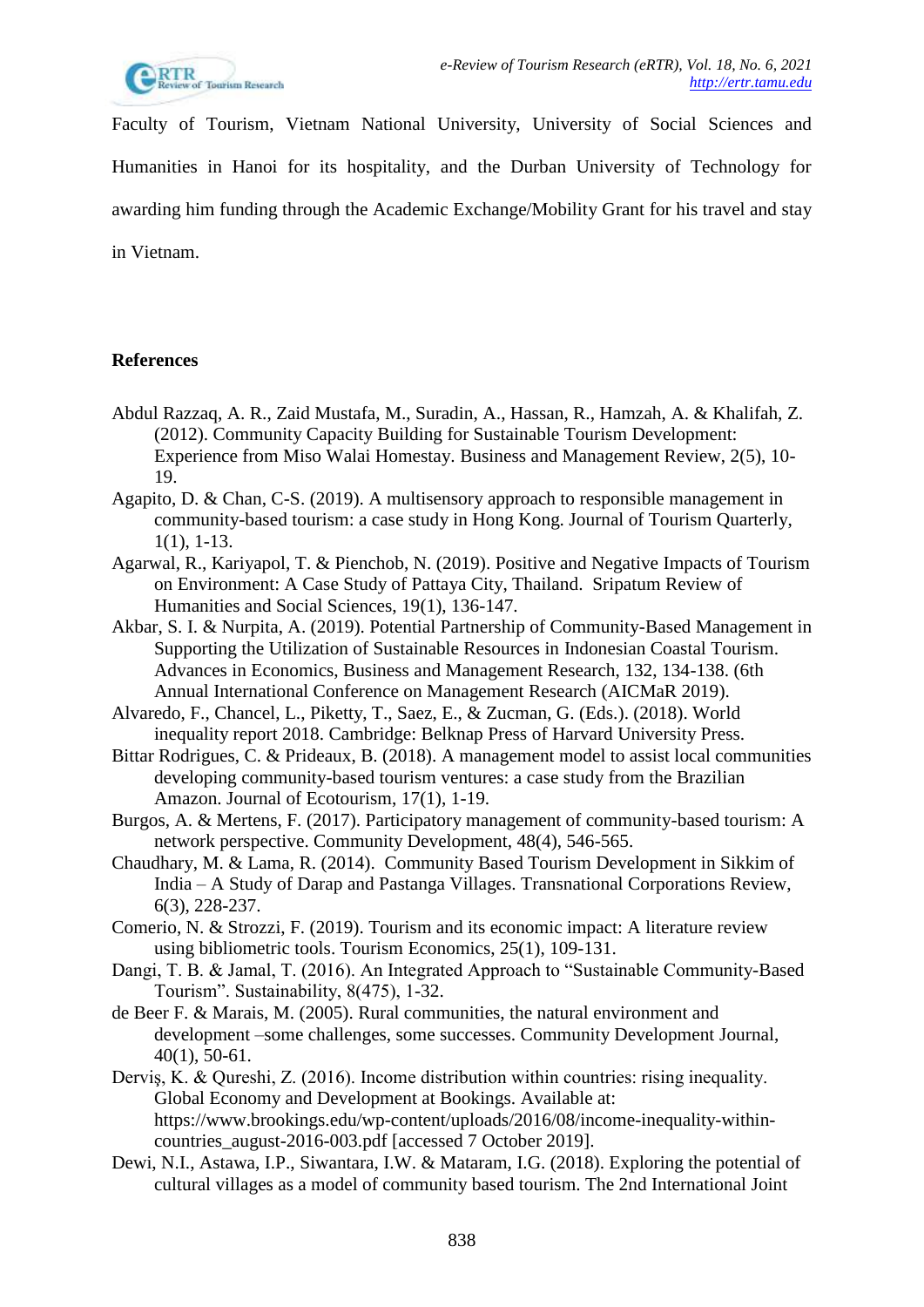

Conference on Science and Technology (IJCST). IOP Conf. Series: Journal of Physics: Conf. Series, 953.

- Dłużewska, A. M. (2019). Well‐being versus sustainable development in tourism—The host perspective. Sustainable Development, 27(3), 512-522.
- Duffy, R. (2015). Nature-based tourism and neoliberalism: concealing contradictions. Tourism Geographies, 17 (4), 529-543.
- Faulkenberry, L.V., Coggeshall, J.M., Backman, K. & Backman, S. (2000). A Culture of Servitude. The Impact of Tourism and Development on South Carolina's Coast. Human Organization, 59(1), 86-95.
- Fletcher, R. & Neves, K. (2012). Contradictions in Tourism. The Promise and Pitfalls of Ecotourism as a Manifold Capitalist Fix 2012. Environment and Society: Advances in Research, 3, 60–77.
- Giampiccoli, A. & Mtapuri, O. (2019). Conceptualising the Contribution of Community-Based Tourism to Social Justice and Self-Determination. African Journal of Hospitality, Tourism and Leisure, 8(1): 1-14.
- Giampiccoli, A. & Saayman, M. (2018). South African community-based tourism operational guidelines: Analysis and critical review. African Journal of Science, Technology, Innovation and Development, 10(6), 759-770.
- Giampiccoli, A. & Saayman, M. (2014). A Conceptualisation of Alternative Forms of Tourism in Relation to Community Development. Mediterranean Journal of Social Sciences, 5(27), 1667-1677.
- Guo, Y., Jiang, J. & Li, S. (2019). A Sustainable Tourism Policy Research Review. Sustainability, 11(3187), 1-16.
- Hainsworth, D. (2009). Community Tourism and Broad-based Local Development: The Case of Doi Village, Thua Then province, Vietnam. In B. A. O. Jigang (Ed.) Tourism and community development. Asian Practices, pp. 121-134 (Madrid: World Tourism organization).
- Hamzah A. & Khalifah, Z. (2009). Handbook on Community Based Tourism "How to Develop and Sustain CBT". Singapore: Asia-Pacific Economic Cooperation Secretariat.
- Han, H., Eom, T., Al-Ansi, A., Ryu, HB. & Kim, W. (2019). Community-Based Tourism as a Sustainable Direction in Destination Development: An Empirical Examination of Visitor Behaviors. Sustainability, 11(10), 1-14.
- Higgins-Desbiolles, F. (2008). Justice tourism and alternative globalisation. Journal of Sustainable Tourism, 16(3), 345-364.
- Higgins-Desbiolles, F., Carnicelli, S., Krolikowski, C., Wijesinghe, G. & Boluk, K. (2019). Degrowing tourism: rethinking tourism. Journal of Sustainable Tourism, DOI: 10.1080/09669582.2019.1601732
- Khamdevi, M. & Bott, H. (2018). Rethinking tourism: Bali's failure. IOP Conference Series: Earth and Environmental Science, 126, 1-10.
- Kreag, G. 2001. The Impacts of Tourism. Sea Grant, University of Minnesota. Retrieved 2 October 2019 from http://www.seagrant.umn.edu/tourism/pdfs/ImpactsTourism.pdf
- Lapointe, D., Sarrasin, B. & Benjamin, C. (2018). Tourism in the sustained hegemonic neoliberal order. Revista Latino Americana De Turismologia, 4(1), 16-33.
- Mekong Rustic (no date). Mekong Rustic Profile. Available at: https://drive.google.com/file/d/168uuuVYL8YDTyCnER\_fw6MQSTxUi6L9E/view [accessed 26 November 2019].
- Mitchell, J. & Ashley, C. (2010). Tourism and poverty reduction. Pathways to prosperity. London: Earthscan.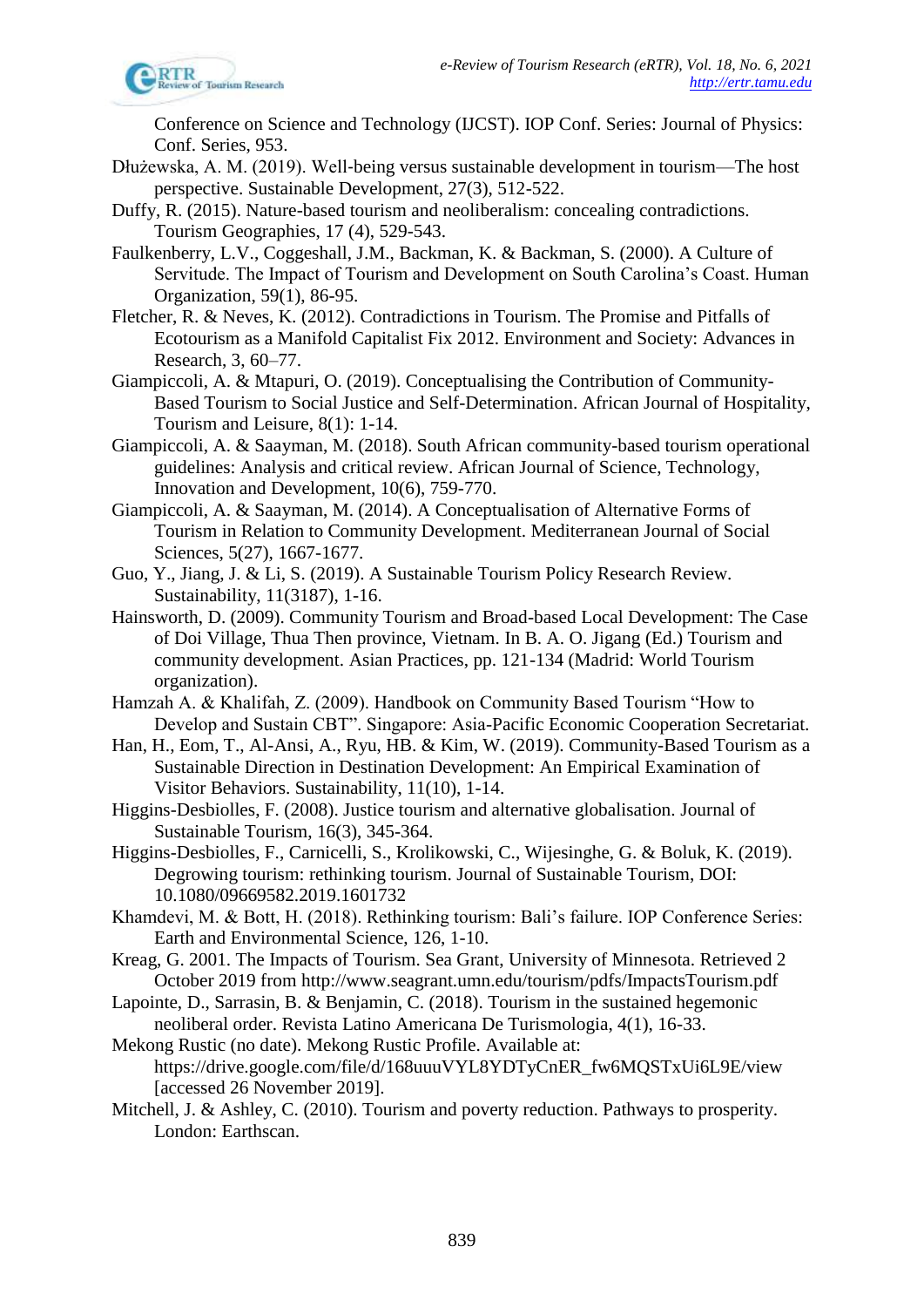

- Mogale, P. T. & Odeku, K. O. (2018). Transformative tourism legislation: an impetus for socioeconomic development in South Africa. African Journal of Hospitality, Tourism and Leisure, 7(3): 1-16.
- Moscardo G. (2008). Building community capacity for tourism development: conclusion. In G. Moscardo (Ed.) Building community capacity for tourism development, pp. 172-179 (Wallingford: CAB International).
- Mtapuri, O. & Giampiccoli, A. (2013). Interrogating the role of the state and nonstate actors in community-based tourism ventures: toward a model for spreading the benefits to the wider community. South African Geographical Journal, 95:1, 1-15
- Mtapuri, O. & Giampiccoli, A. (2016). A conceptual coalescence: Towards Luxury Community-based Tourism. African Journal of Hospitality, Tourism and Leisure, 6(3), 1-14.
- Nagarjuna, G. (2015). Local Community Involvement in Tourism: A Content Analysis of Websites of Wildlife Resorts. Atna, Journal of Tourism Studies, 10(1), 13-21.
- Ndlovu, N. & Rogerson, C. M. (2004). The local economic impacts of rural communitybased tourism in Eastern Cape. In C. M. Rogerson & G. Visser (Eds.) Tourism and development issues in contemporary South Africa, pp. 436-451 (Pretoria: Africa Institute of South Africa).
- Neth, B., Rith, S. & Knerr, B. (2008). Global environmental governance and politics of ecotourism: case study of Cambodia. Paper presented at 12th EADI General Conference. Global governance for sustainable development. The need for policy coherence and new partnerships. Geneva, 24-28 June 2008.
- Ninaroon, P., Songkhla, R. N. & Pruksaarporn, S. (2020). A conceptual framework for the antecedent and consequent of happiness in community-based tourism enterprise. The 2020 International Academic Multidisciplines Research Conference in Switzerland. Available at:

http://icbtsproceeding.ssru.ac.th/index.php/ICBTSSWITZERLAND2020/article/view/4 31/425 [accessed 26 May 2020].

- Nyakiba, P. N., Nason, V. & Onchieku, J. (2018). The effectiveness of the community driven programs on the growth of local based tourism in Amboseli ecosystem, Narok County, Kenya. International Journal of Economics, Business and Management Research, 2(5), 345-354.
- Phi, G. T., Whitford, M. & Dredge, D. (2017). Knowledge dynamics in the tourism-social entrepreneurship nexus. In P. Sheldon & D. Roberto (Eds.) Social entrepreneurship and tourism: philosophy and practice, pp. 155-172 (Cham: Springer).
- Pleumaron, A. (2002). Community-Based Ecotourism: Miracle or Menace? Paper presented to the IYE Regional Conference on Community-Based Ecotourism in Southeast Asia, Chiang Mai/Thailand, 3-7 March 2002.
- Rey-Bolañosa, M. A. & López-i-Gelatsa, F. (2017). What drives the vulnerability of rural communities involved in community-based tourism to global environmental change? A metaanalysis of vulnerability pathways based on case study evidence. Xi congreso de la asociación española de economía agraria. Sistemas alimentarios y cambio global desde el mediterráneo orihuela-elche, 13-15 septiembre de 2017, pp. 527-530.
- Ruiz-Ballesteros, E. & Cáceres-Feria, R. (2016). Community-building and Amenity Migration in Community-Based Tourism Development. An Approach from Southwest Spain. Tourism Management, 54: 513– 523.
- Saayman, M. & Giampiccoli, A. (2016). Community-based and pro-poor tourism: Initial assessment of their relation to community development. European Journal of Tourism Research 12, 145-190.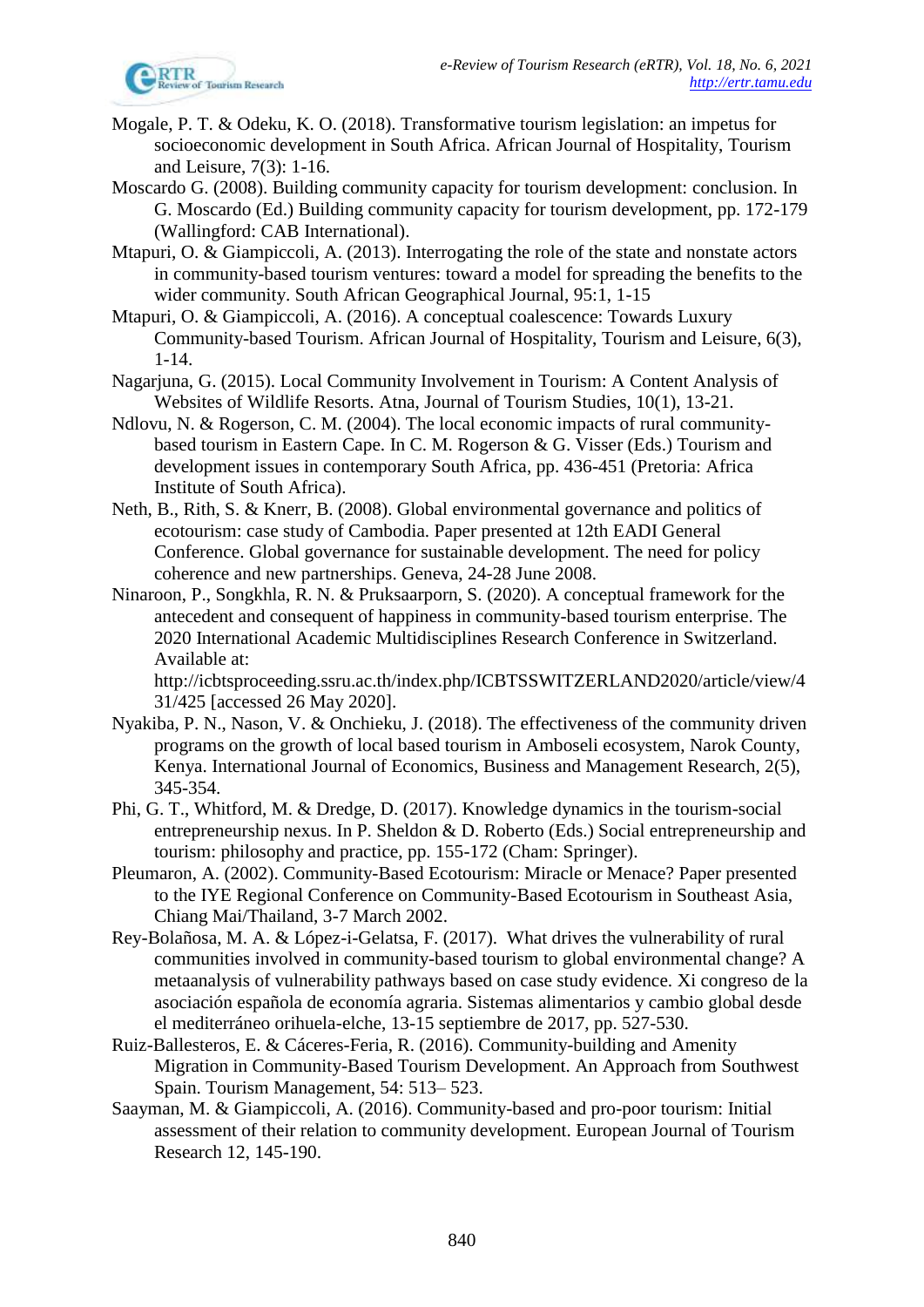- Sakata, H. & Prideaux, B. (2013). An alternative approach to community-based ecotourism: a bottom-up locally initiated non-monetised project in Papua New Guinea. Journal of Sustainable Tourism, 21(6), 880-899.
- Scheyvens, R. & Hughes, E. (2019). Can tourism help to "end poverty in all its forms everywhere"? The challenge of tourism addressing SDG1. Journal of Sustainable Tourism, 27(7), 1061-1079.
- Scheyvens, R. (2012). Tourism and Poverty. New York: Routledge.
- Scheyvens, R. (2002). Tourism for development empowering community. Harlow: Prentice Hall.
- Singh, L. K. (2008). Ecology, Environment and Tourism. Delhi: ESHA Books.
- Sproule, K.W. & Suhandi, A.S. (1998). Guidelines for community-based ecotourism programs: lessons from Indonesia. In K. Lindberg, M. Epler Wood, D. Engeldrum, (Eds.) Ecotourism: a Guide for Planners and Managers (Volume 2), pp. 215-235 (North Bennington: The Ecotourism Society).
- Sripun, M., Yongvanit, S. & Pratt, R. (2017). Power, Legitimacy, and Urgency of Community-Based Tourism Stakeholders in Northeastern Thailand. Asian Social Science, 13(4), 104-116.
- Suansri P. (2003). Community Based Tourism Handbook. Bangkok: Responsible Ecological Social Tour (REST).
- Tamir, M. (2015). Challenges and opportunities of community based tourism development in awi zone: A case study in Guagusa and Banja Woredas, Ethiopia. Journal of Tourism, Hospitality and Sports, 11, 50–78.
- Teshome, E., Shita, F. & Abebe, F. (2020). Current community based ecotourism practices in Menz Guassa community conservation area, Ethiopia. GeoJournal, https://doi.org/10.1007/s10708-020-10179-3
- Thorndal-Debes, L. L. (2013). Capacity Development in Community Based Tourism. The International Conference on International Relations and Development (ICIRD), on 22- 23 August 2013 at the Faculty of Political Science, Chulalongkorn University. Available at:

http://www.icird.com/publications?task=file&action=download&path=[DIR\_PUBLIC ATIONS\_PAPER]/04\_laerke-thorndal-debes\_fullpaper.pdf [accessed 26 May 2020].

- Tolkach, D. & King, B. (2015). Strengthening community-based tourism in a new resourcebased island nation: why and how? Tourism management, 48:386-398.
- Twining-Ward, L. (2007). A Toolkit for Monitoring and Managing Community-based Tourism. Netherlands Development Organisation (SNV) and University of Hawaii, School of Travel Industry Management.
- Vietnam National Administration of Tourism, 2020. Tourism Statistics. Available at: https://vietnamtourism.gov.vn/english/ [accessed 2 May 2021].
- UNWTO (2018). Tourism Highlights, 2018 Edition. Madrid: World Tourism Organisation.
- Uzar, U. & Eyuboglu, K. (2019). Can tourism be a key sector in reducing income inequality? An empirical investigation for Turkey. Asia Pacific Journal of Tourism Research, 24(8), 822-838.
- Wijaya, P. Y., Hartati, P. S. & Sumadi, N. K. (2020). The Readiness of Community Based Tourism Village Development (Case Study at Bongkasa Pertiwi Tourism Village, Bali Province, Indonesia). European Journal of Business and Management Research, 5(3), 1- 5.
- Woo, E., Uysal, M. & Sirgy, M. J. (2018). Tourism impact and stakeholders' quality of life. Journal of Hospitality & Tourism Research, 42(2), 260-286.